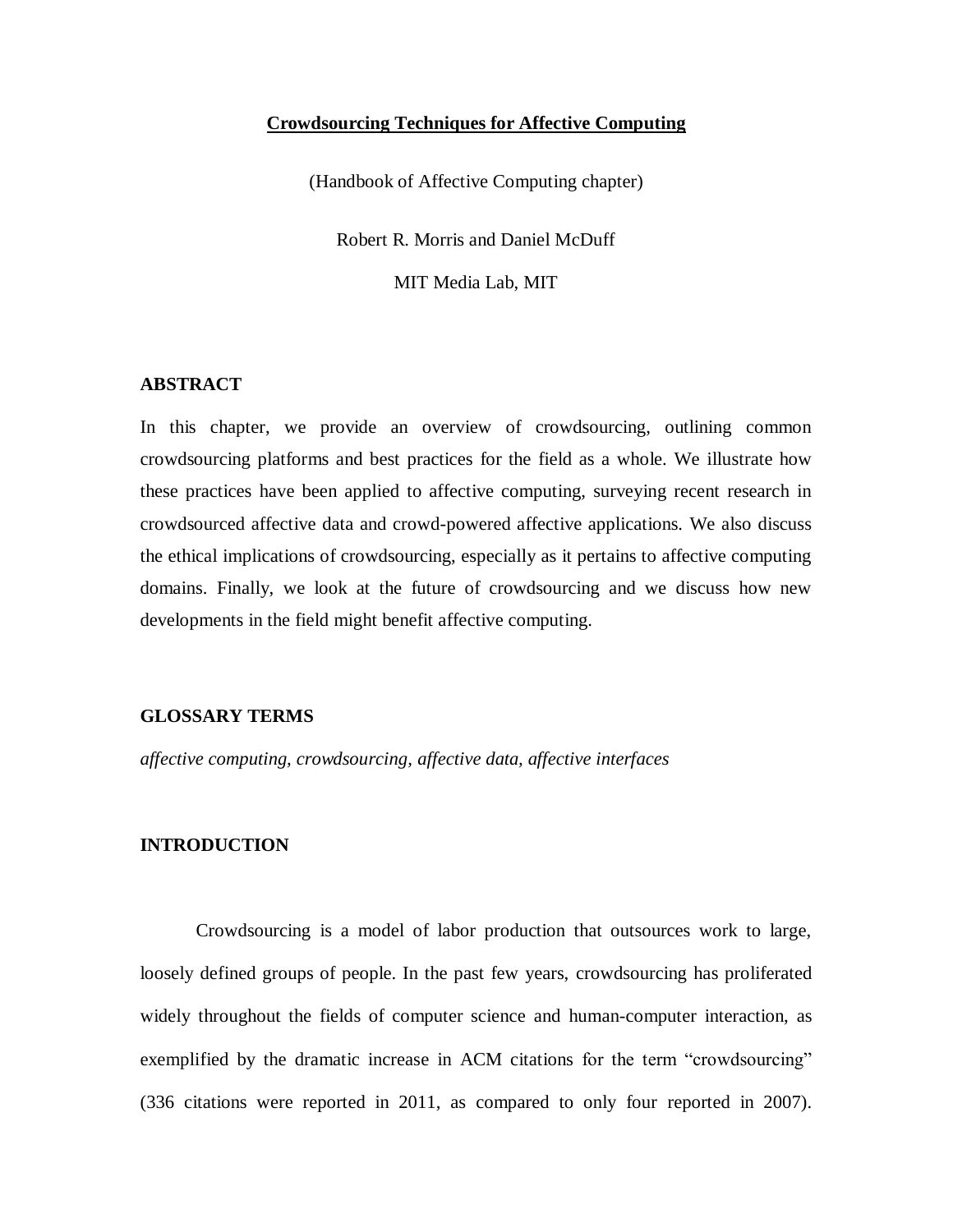Moreover, despite being a relatively nascent discipline, crowdsourcing already has numerous high profile success stories to its name. For instance, in just 10 days, crowdworkers playing the *Fold-It* game managed to decipher the crystal structure of M-PMV –a feat of biochemistry that had previously eluded scientists for well over a decade (Khatib et al., 2011). M-PMV is a retrovirus that causes AIDS in chimps and monkeys and uncovering its protein structure could lead to the development of new antiretroviral drugs. Deciphering the complex three-dimensional shape of proteins like M-PMV has proven difficult for purely automated methods. Fold-It crowdsources this problem and leverages the natural three-dimensional problem-solving abilities of its players.

 *The ESP Game* is another example of a wildly successful crowdsourcing endeavor. Remarkably, in just a few months of deployment, *The ESP Game* collected over 10 million image labels (von Ahn, 2006). In neither *The ESP Game* nor *FoldIt* were participants paid for their contributions.

 Crowdsourcing techniques have a lot to offer the field of affective computing. Human expression of emotion is complex, multi-modal and nuanced. To design computer algorithms that accurately detect emotional expressions, large amounts of labeled data need to be collected under conditions that reflect those seen in real life. Collection and labeling using traditional lab based methods can be inefficient and sometimes impractical. By engaging a large workforce to collect, contribute and label emotional expressions (often via the Internet), the time and expense required to create databases for training expression recognition systems can be greatly reduced.

 Furthermore, crowdsourcing offers exciting new ways to power emotionally intelligent affective computing applications. Technologies that provide personalized and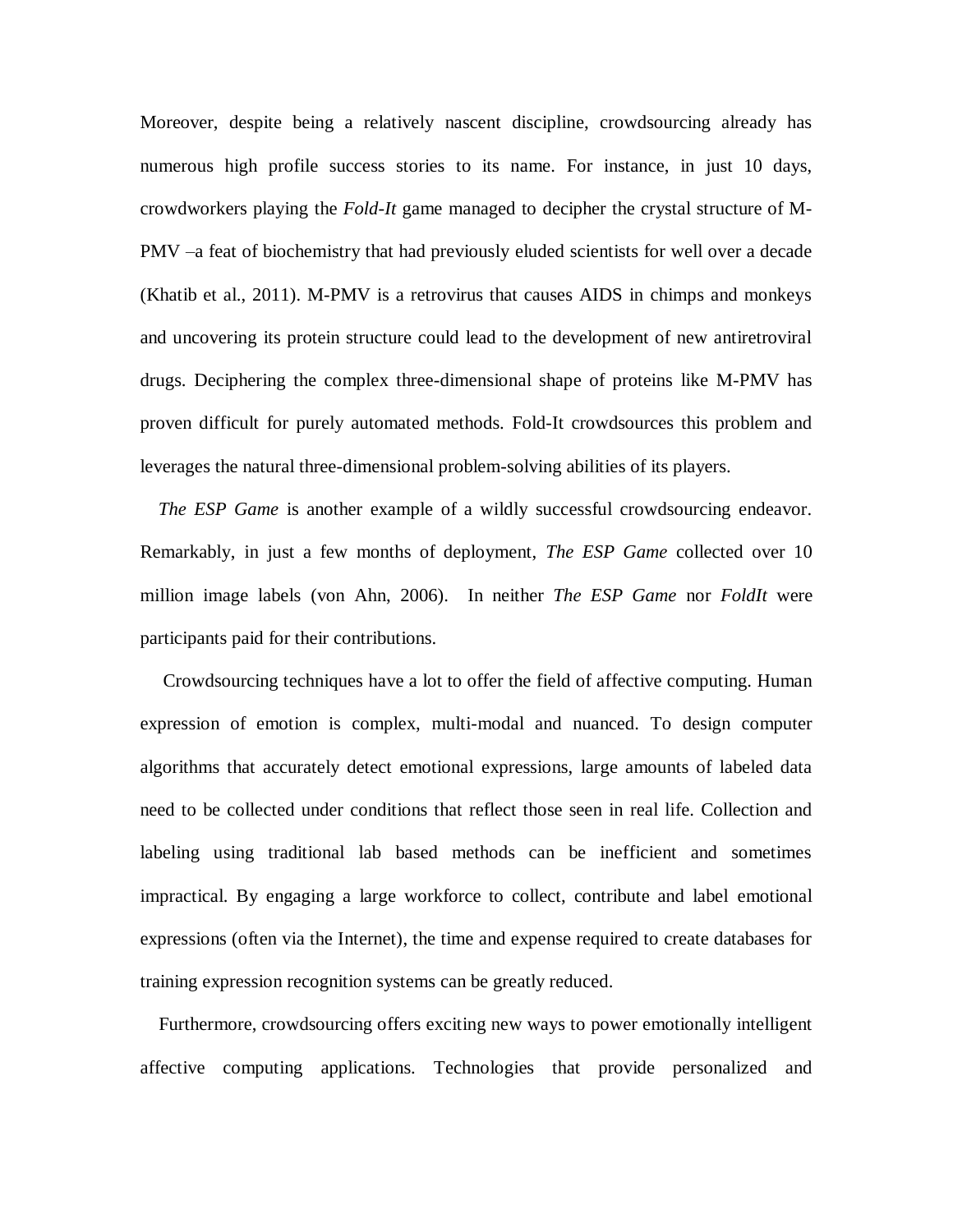contextualized affective feedback require significant advances in natural language processing and commonsense reasoning. To sidestep this problem, crowds can be recruited on demand to support artificial intelligence, providing human-computation when automated methods alone are insufficient. In this chapter, we describe how crowdsourcing techniques can be applied to these and other research challenges within the field of affective computing.

#### **CROWDSOURCING OVERVIEW**

#### **What is Crowdsourcing?**

Crowdsourcing was first coined by Jeff Howe in a June 2006 article for *Wired* magazine. Following Howe's original conception of the term, we define crowdsourcing as a method for recruiting and organizing ad hoc labor, using an open-call for participation (Howe, 2006). Crucial to this definition is the notion of an extremely fluid workforce, one that is devoid of the managerial and contractual directives inherent to other, more traditional labor models, such as "outsourcing." The crowd has the freedom to do what it pleases, when it pleases, and it is often up to designers to find clever ways to recruit and retain this kind of ad hoc workforce.

Conversely, unlike the crowd itself, the entity requesting crowdsourced work is rarely fluid or loosely defined. Indeed, the request for work usually comes from a distinct organization or individual (known as the "requester", in crowdsourcing parlance). This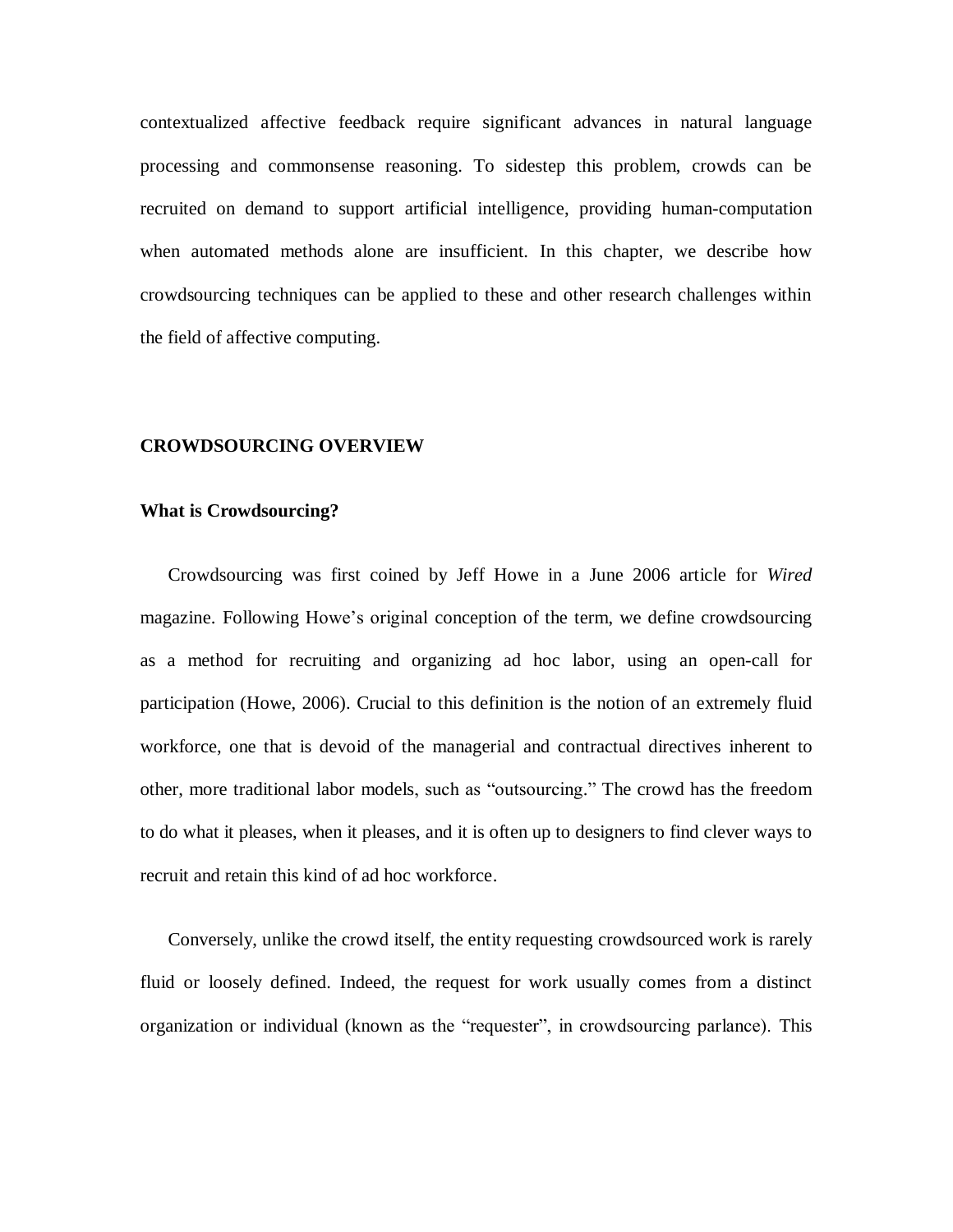distinguishes crowdsourcing from other, more decentralized labor structures, such as commons-based peer production.

While crowdsourcing can take many forms, three dominant platforms have emerged in the past decade: (1) games with a purpose, (2) micro-task markets, and (3) open innovation contests. These platforms are also among the most relevant for affective computing research, so we will take a moment to describe how they work.

#### *Games with a Purpose*

Games with a Purpose (GWAPs) are games played online, ostensibly for fun, but the output of the gameplay is used to solve real-world problems. Perhaps the first, and bestknown GWAP is the ESP game – an online, social game that has helped create millions of image labels for the web (von Ahn, 2006). While image labeling is ordinarily quite tedious, the ESP game uses social dynamics and game mechanics to make the experience fun and engaging. Image labels generated from the game are used as metadata for online images, improving image search and web accessibility for the individuals with visual impairments.

Other GWAPS have since been created to generate everything from simple image annotations to incredibly complex protein structures. GWAPs can be applied to many different problems, and they can be extremely powerful when done correctly. However, game design is challenging and it is not always possible to magically alchemize tedious or frustrating work into highly engaging gameplay. Also, GWAPs may require advertisements or marketing to attract sufficient numbers of players. Sometimes, it can be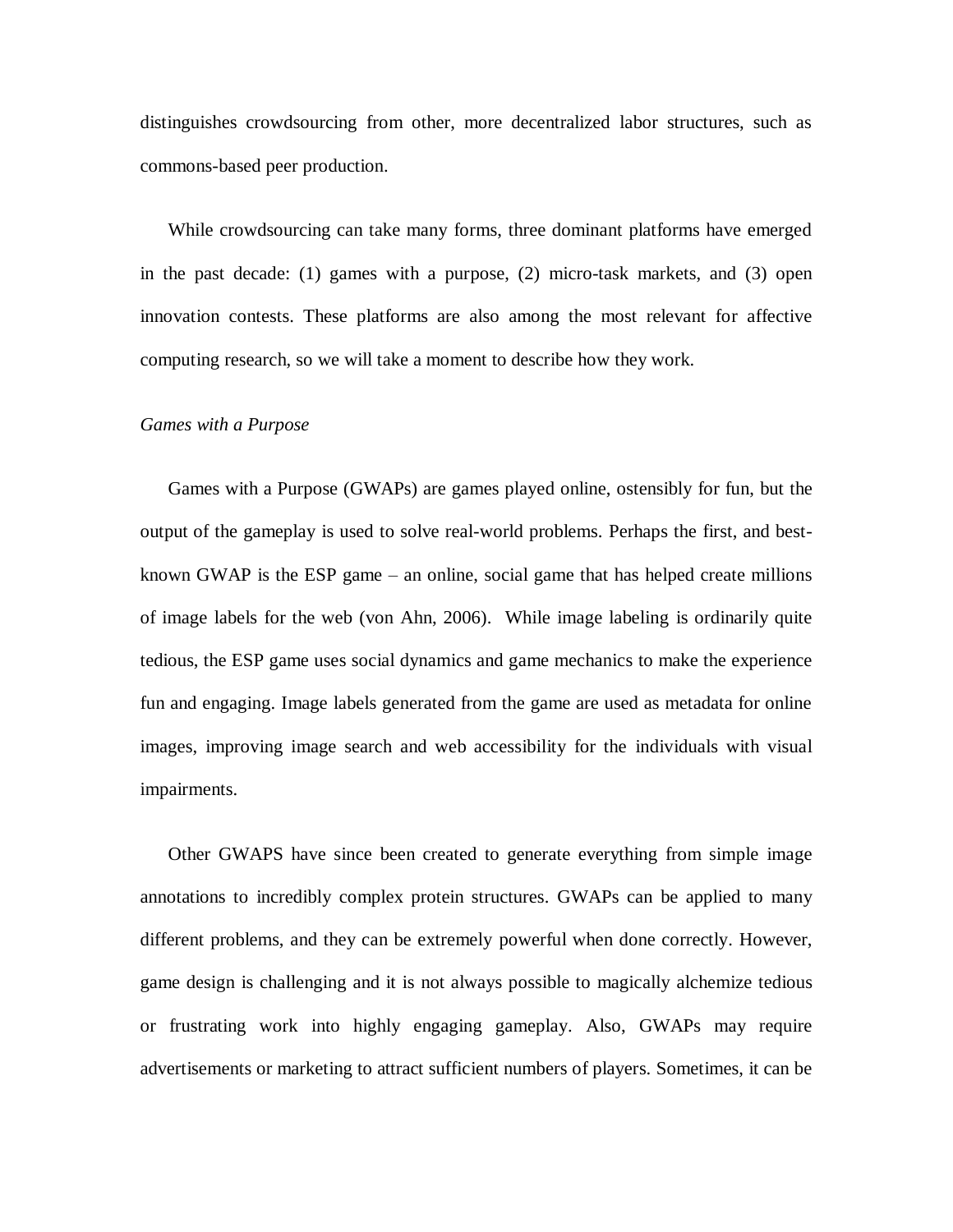easier to simply pay the crowd to complete work. In cases such as these, micro-task markets can be an attractive option.

#### *Micro-task Markets*

Micro-task markets are systems in which workers complete short jobs in exchange for monetary compensation. Workers are not obligated to work beyond the tasks they elect to complete, and employers are given the freedom to propose any price for completing the jobs they want done. To date, the largest and most popular micro-task market is Amazon's Mechanical Turk service (MTurk). MTurk hosts hundreds of thousands of tasks, ranging from image labeling to text transcription to spam filtering.

 MTurk is an attractive resource because task completion is very fast and it has its own API, allowing employers to coordinate tasks programmatically. The cost of labor is also very low – in 2010, the median wage on MTurk was only \$1.38/hour (Horton & Chilton, 2010). Unfortunately, MTurk's speed, low cost, and programmability are offset by its poor quality control. The system does not employ reliable reputation systems and it is very easy for workers to do the bare minimum, or even cheat, and still get paid. As of this writing, it is still fairly easy for workers to artificially boost their performance rankings on MTurk.

To use MTurk effectively, researchers need to carefully consider how they recruit workers, how they manage quality, and how they design their tasks. For tasks that require English language fluency (such as sentiment analysis), it is often necessary to restrict enrollment to individuals from English-speaking countries. Using MTurk's built-in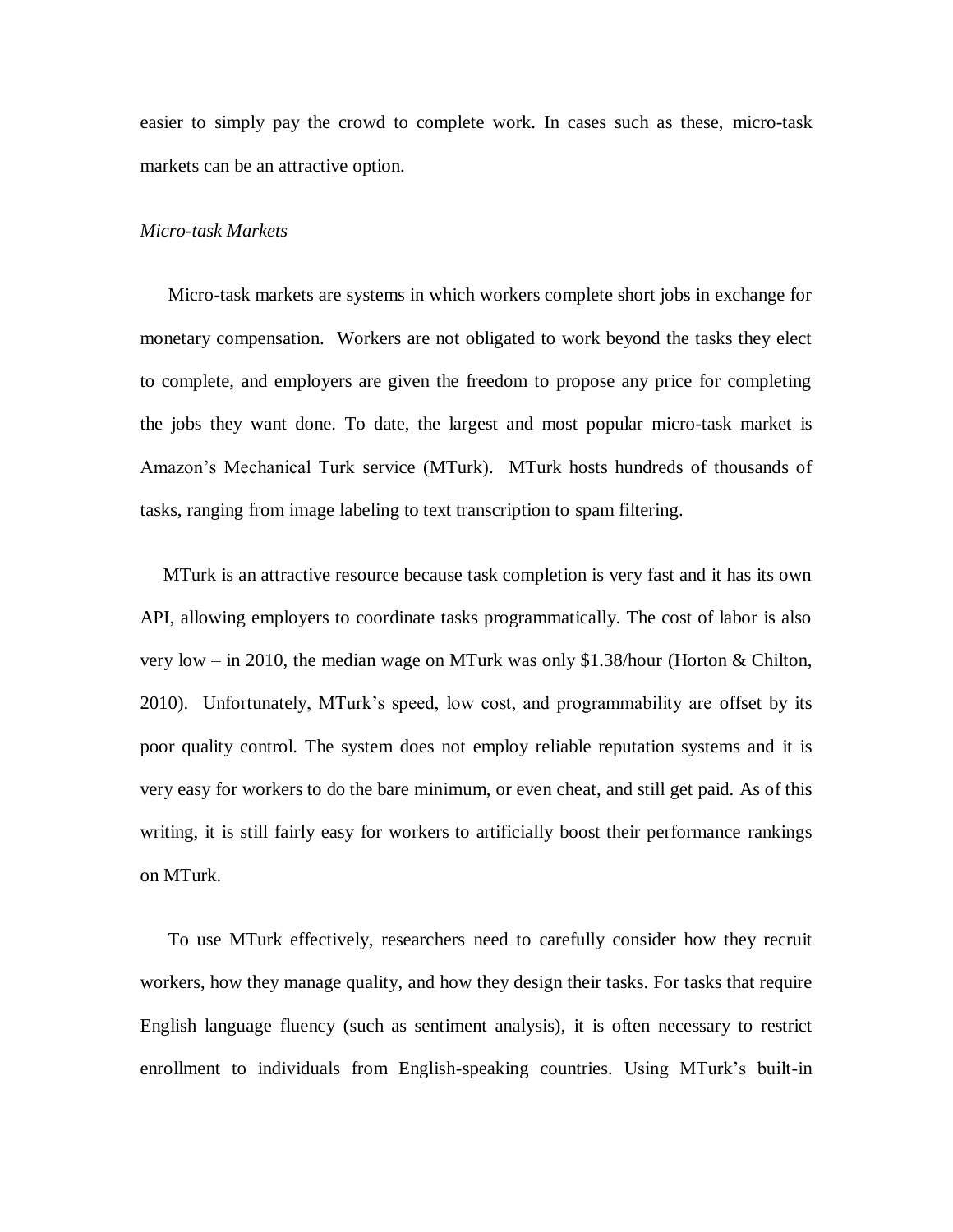location filters can be a useful first-step, but the data should also be pruned post-hoc, by assessing IP addresses.

Task design also influences performance on MTurk (Kittur et al., 2008). Researchers should strive to make task instructions clear and provide examples of how to complete the task appropriately. Gold standard questions (i.e., questions with known answers) should also be placed within tasks, to help investigators identify problematic data submitted by careless or cheating workers. Another popular technique is to ask workers to pass qualification tests before offering them a chance to work on actual for-pay tasks. This technique slows down the recruitment process and reduces the pool of available workers, but it can help improve results dramatically.

Finally, for longer and more complex tasks, researchers might consider using other employment markets, such as oDesk, which tend to attract more specialized workers than those found on MTurk.

### *Open Innovation Contests*

In addition to micro-task markets, open innovation contests provide yet another platform for conducting crowdsourced work. Unlike markets, in which compensation is given for all work, open innovation contests only compensate top performers. Challenges are posted online, either through company-wide initiatives – such as Nokia's Ideas Project, Dell's Idea Storm, and OpenIDEO - or through innovation hubs like Innocentive. Because these contests are crowdsourced and open, companies get the opportunity to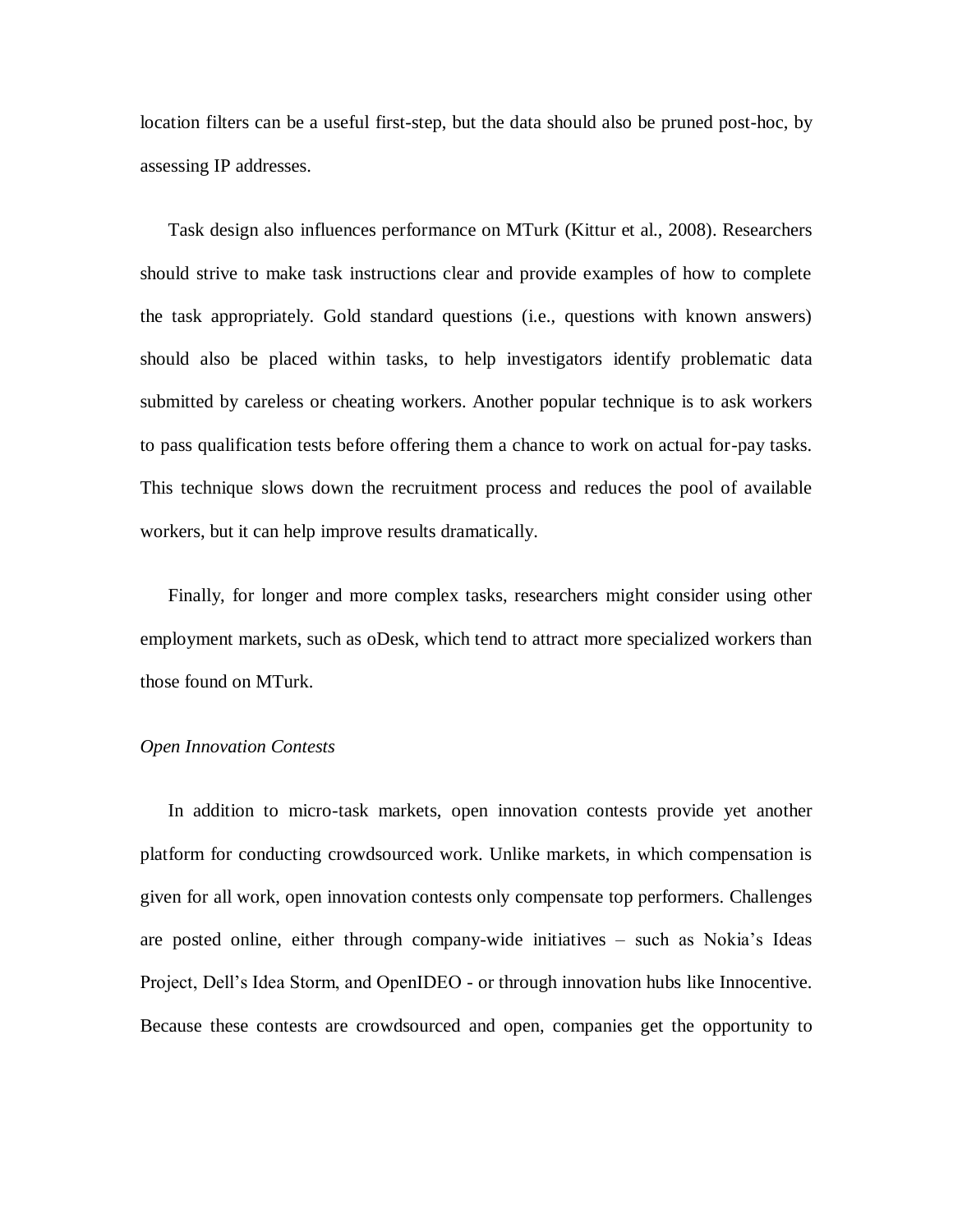glean insights from thousands of people from many different backgrounds and disciplines.

The benefits from open innovation contests are not restricted to industry; academic research teams can use this approach to crowdsource interesting ideas and technologies that might not otherwise be considered by members of their own field. Recently, members of the affective computing community hosted the Facial Expression Recognition Analysis (FERA) challenge – a contest designed to see which research group could best detect facial expressions using automated methods. The FERA challenge was not crowdsourced in the traditional sense (the call for participation was not "open" and was primarily directed towards members of the affective computing community), but future iterations could aim for a larger, more diverse contestant pool. Indeed, Lakhani & Wolf (2005) find that most solutions on Innocentive – an open innovation hub - came from workers just outside the relevant discipline of the problem (i.e., a biology problem was more likely to be solved by a physicist, than a biologist). Individuals from adjacent disciplines may have sufficient training to understand the problem space, but they also have an outsider's perspective that helps them approach the issue from a radically new direction. An open innovation approach could attract fresh sets of eyes to difficult affective computing problems and might lead to exciting breakthroughs in the field.

## **Motivations for Participation**

While many affective computing tasks can be crowdsourced using existing platforms, such as those described in the preceding sections, many situations require researchers to construct crowdsourcing applications of their own. When considering new crowdsourcing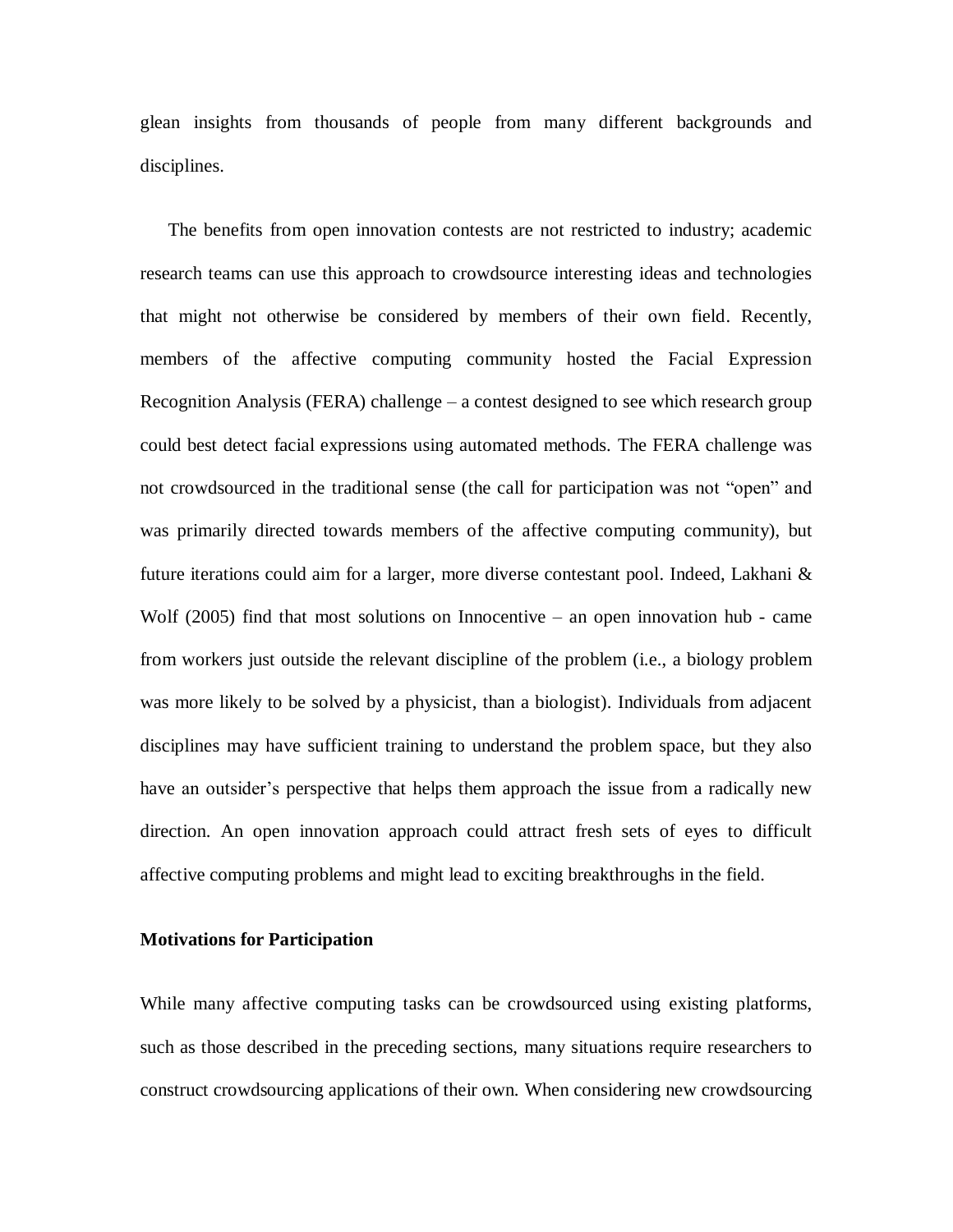systems for affective computing, perhaps the most important design questions pertain to incentive structures. Since crowdsourcing systems are typically open to anyone, and do not rely on contractual relationships, people are not bound to participate. Instead, they must feel somehow compelled to participate, and so the factors that make a given system compelling might also those that make it succeed or fail. There are many ways to attract crowdworkers, but researchers such as Malone et al (2009) describe three overarching motivations that govern most, if not all, crowdsourcing platforms: money, love and glory.

## *Money*

 The dominant incentive mechanism on micro-task markets is money. Different markets have different norms for remuneration rates, but higher pay generally gets more workers to do more work more quickly (Mason & Watts, 2009). In some cases, money can be the only motivator that will work. When the work is tedious and unpleasant (such as transcribing pages and pages of hand-written documents), crowdworkers are unlikely to participate unless fair monetary compensation is guaranteed. Money is not necessarily the best way to ensure quality, however. Researchers studying MTurk have found that higher rates of pay do not necessarily lead to higher quality work (Mason & Watts, 2009; Rogstadius et al., 2011).

#### *Love*

 Of course, money is not always required to fuel crowdsourcing endeavors. If workers simply love the task itself, they will contribute their time for free. Some people love tasks that challenge them and encourage them to think creatively. Software developers cite the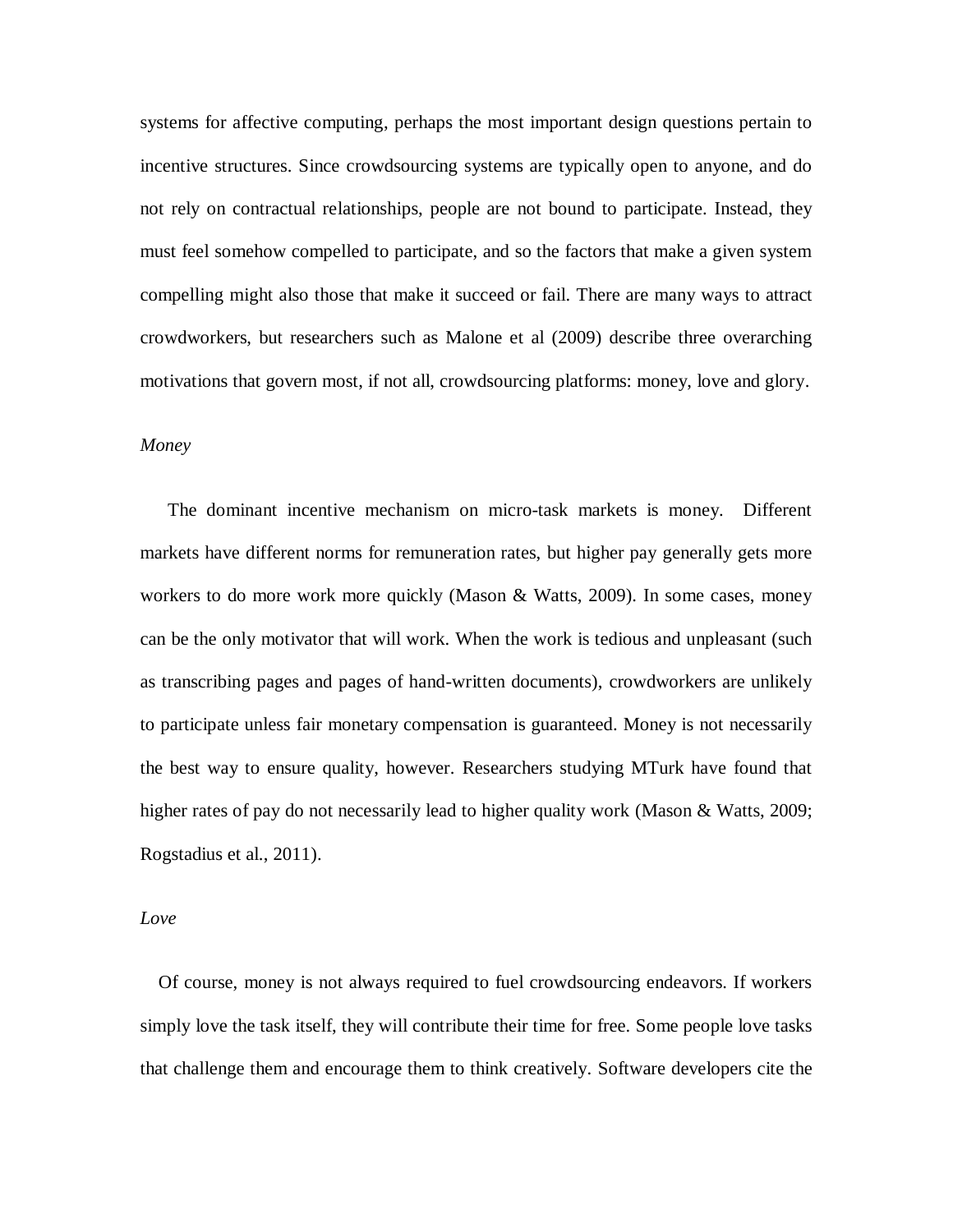creative challenges of coding as the primary reason they contribute to free and open source software projects (Lakhani & Wolf, 2003). Others enjoy tasks that offer them a chance to exercise skills and talents that they don't get to use in their ordinary working lives (Howe, 2009).

 Others may be driven by idealism. They may contribute simply because they support the overall goals of the project. In the NASA Clickworkers project, for example, researchers needed thousands of individuals to help label and classify craters on mars. At the outset, the project designers could not be sure that people would contribute without being paid. However, because people were genuinely excited by the scientific goals of the project, they were willing to work for free, even though the task itself was somewhat repetitive.

 Novelty can also be a powerful motivator. The chance to interact with new technology may be enough to encourage participation. For instance, participants may be willing to interact with affect recognition software simply because the technology is new and exciting and fun to experience first-hand. Affective computing researchers might consider using this as an angle to attract users to test out new designs or participate in research studies.

### *Glory*

 Finally, some crowdworkers are driven to compete for the recognition of their peers. Many programmers flock to coding contests for precisely this reason. Respect from one's peers can be a powerful motivator and many systems incorporate leaderboards and other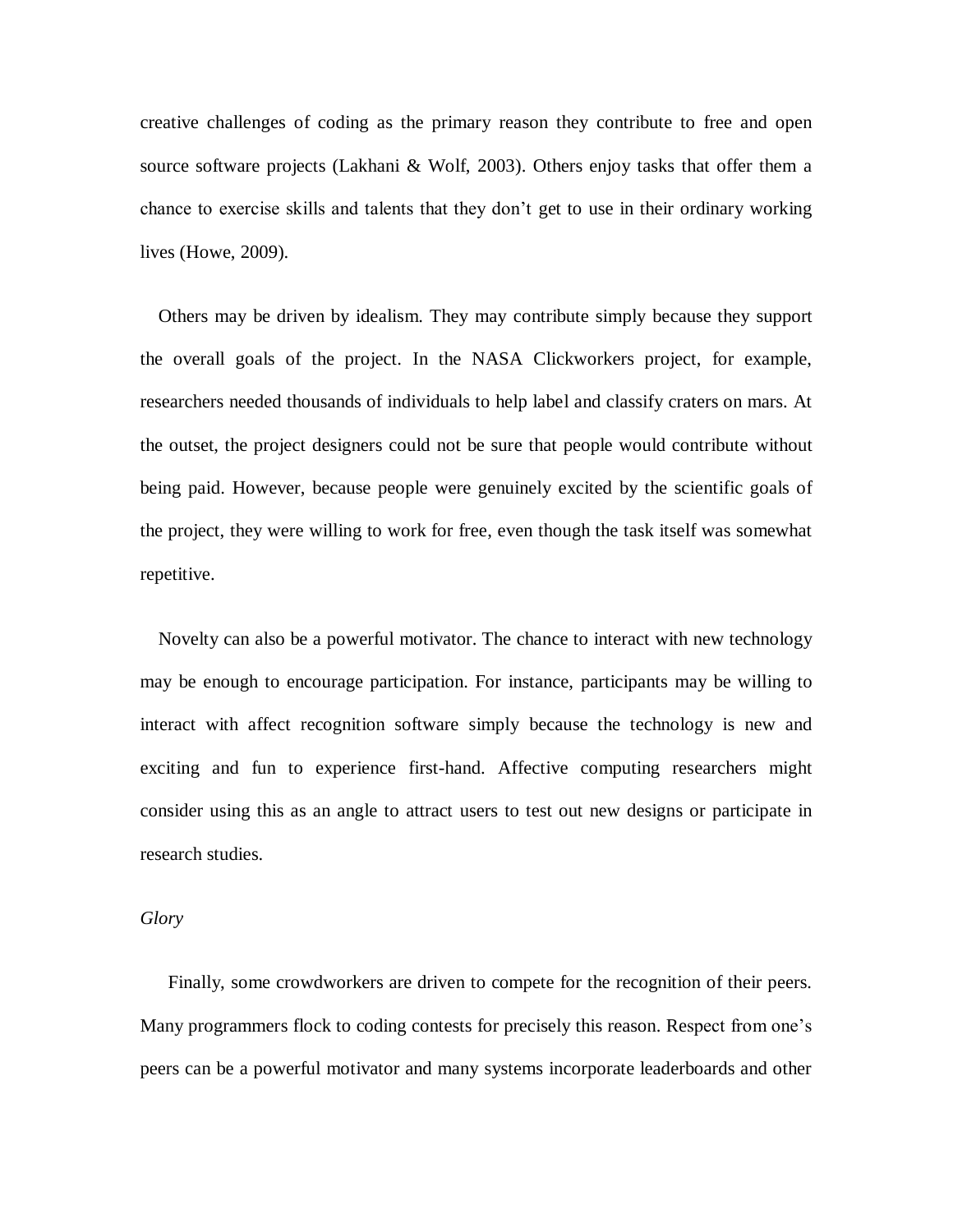reputation signals to encourage participants to compete amongst their peers. Competition can also make a crowdsourcing task more game-like and social and can help enhance worker motivation.

### *Crowding Out*

 More often than not, many of the aforementioned motivational structures are combined together into one crowdsourcing system. For instance, the Fold-It project combines the intrinsically rewarding properties of video games with the lofty ideals of solving some of biochemistry's most challenging problems (Cooper et al., 2010). The game also allows players to compete for high scores, offering reputational incentives.

 However, it is not always the case that extra incentive mechanisms are a good thing. Motivation does not increase monotonically with the number of incentive structures, and some motivations may in fact 'crowd-out' others (Benkler, 2007; Deci, 1971; Frey & Jegen, 2001). Most notably, extrinsic rewards, such as money, can overshadow a task's intrinsic rewards, causing people to put forth just enough effort to be paid. In some cases, additional incentive structures may have the opposite of their intended effect and may actually reduce motivation overall. When designing incentive structures for crowdsourcing applications, care should be taken to make sure different motivations don't conflict with one another.

## **Quality Control Techniques**

Most of today's crowdsourcing systems are extraordinarily meritocratic. *Innocentive, the ESP Game,* and *Threadless*, and countless others are built on an open-call, such that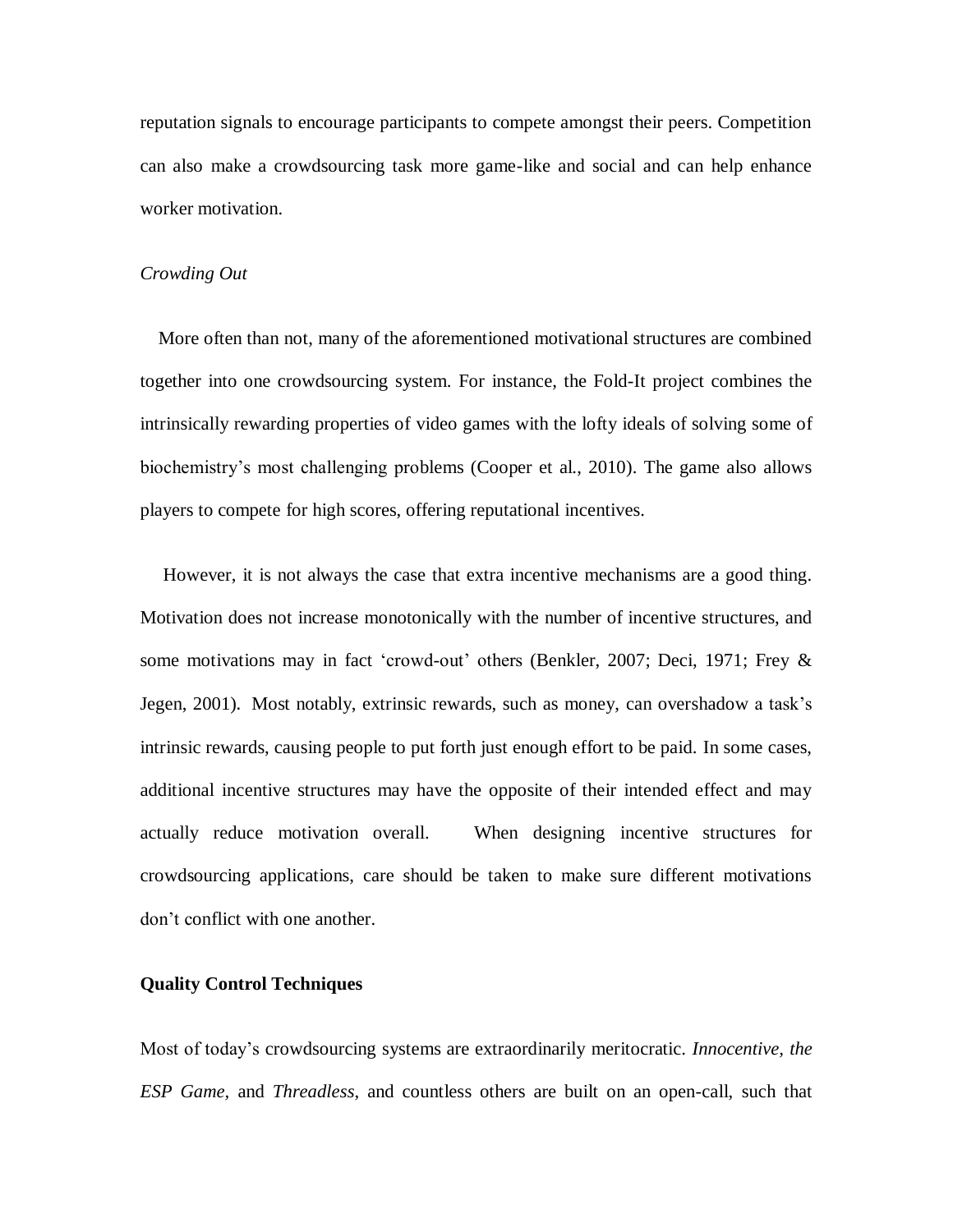anyone, regardless of educational, geographical, or occupational background, can sign up and contribute. Huge crowds, comprised of people with diverse backgrounds, can often yield incredible results, if managed successfully. But, managing crowds successfully is not a trivial problem. The benefits of crowds can also be their drawback; while their size and diversity can bring new, innovative ideas, they can also bring about great variance in quality.

 There are essentially two categories of quality management in crowdsourcing systems: input management and output management. On the input side, steps can be taken to ensure that, as information is collected, it is pruned for quality. On the output side, crowd contributions can be filtered such that only the best and most relevant material rises to the top.

#### **Quality Control: Input Management**

## *Granularity*

In his seminal paper, "Coase's Penguin, or, Linux and the Nature of the Firm," Yochai Benkler outlines several components that underlie successful crowd-based systems (Benkler, 2001). Among them is the notion of 'granularity' – a way to decompose complex tasks down into simple, digestible components. Benkler also describes how tasks should be heterogeneously-grained, in order to accommodate different motivations among the participants. Many people have limited spare cycles and can only devote a little bit of time to crowd-based systems. Others may have more time, and they may be more incentivized to work for longer hours. *Wikipedia*, while not a crowdsourcing system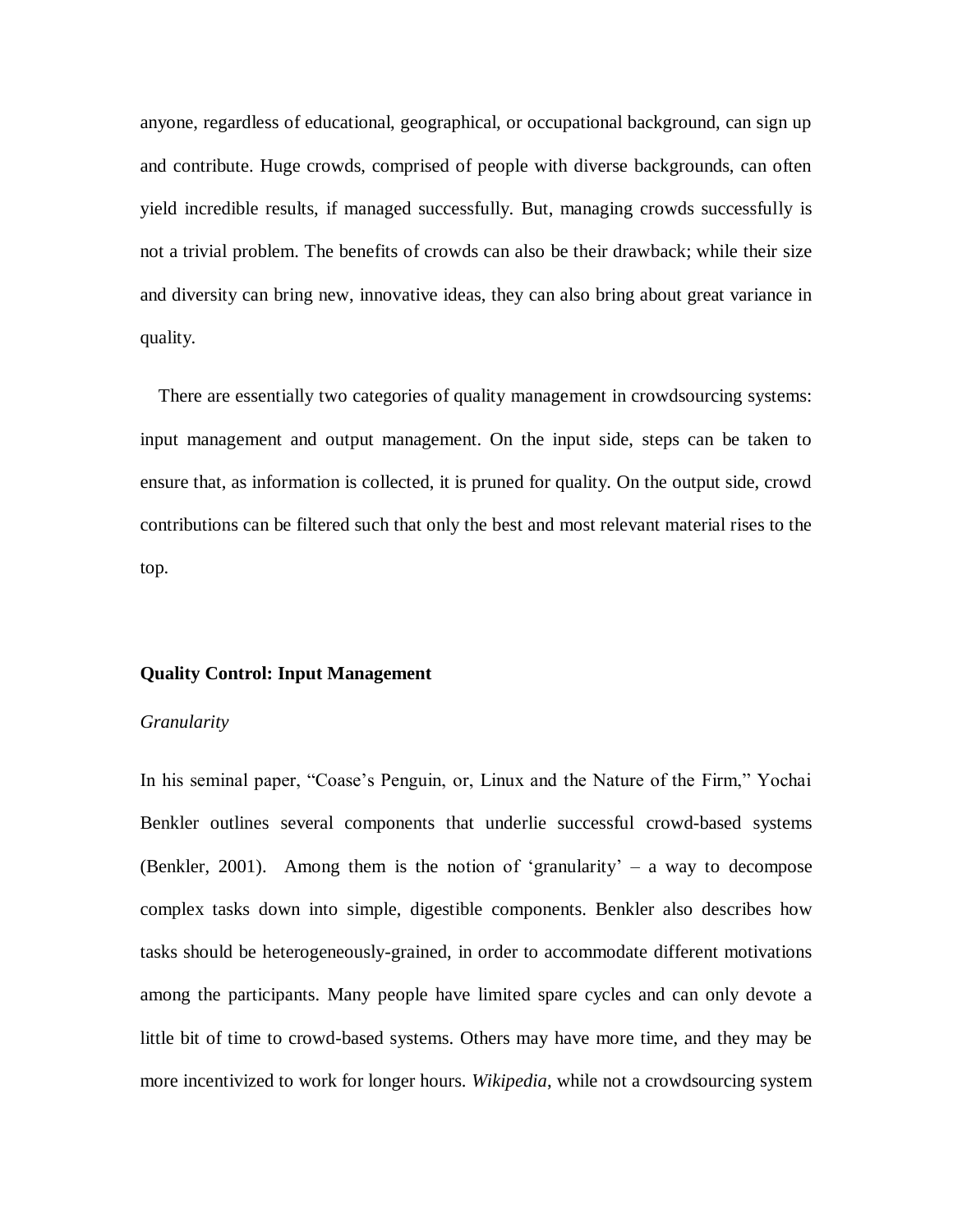in the traditional sense of the definition, provides a nice illustration of heterogeneous granularity – the site offers the option to simply tweak one word as well as the option to write entire articles from start to finish.

## *Iteration*

Quality can sometimes be improved when workers are allowed to build on existing work. *Wikipedia* for instance, uses the Wiki structure to let contributors build on the contributions of others. Also, in the crowdsourced Matlab programming challenge, participants constantly build upon each other's code throughout the contest. Rather than have everyone work in isolation until the contest is over, the event is structured so that participants can build upon the ideas of their peers throughout the contest.

 With toolkits like *Turkit*, MTurk tasks can be coordinated via an iterative structure. In some cases, this approach can cause dramatic improvements in quality. For instance, Little et al. showed that, when MTurk workers iteratively improved the description of an image, the final result was preferred over other methods 9 of 11 times (Little, Chilton, Goldman, & Miller, 2009).

 While iterative approaches can improve quality in some cases, they are not without their perils. Iterative conditions can sometimes lead to information cascades, wherein people follow the actions of others simply because they believe that those that came before them were well informed (Bikhchandani, Hirshleifer, & Welch, 1992). In cases such as these, crowdsourcing tasks should be parallelized instead.

#### *Norms*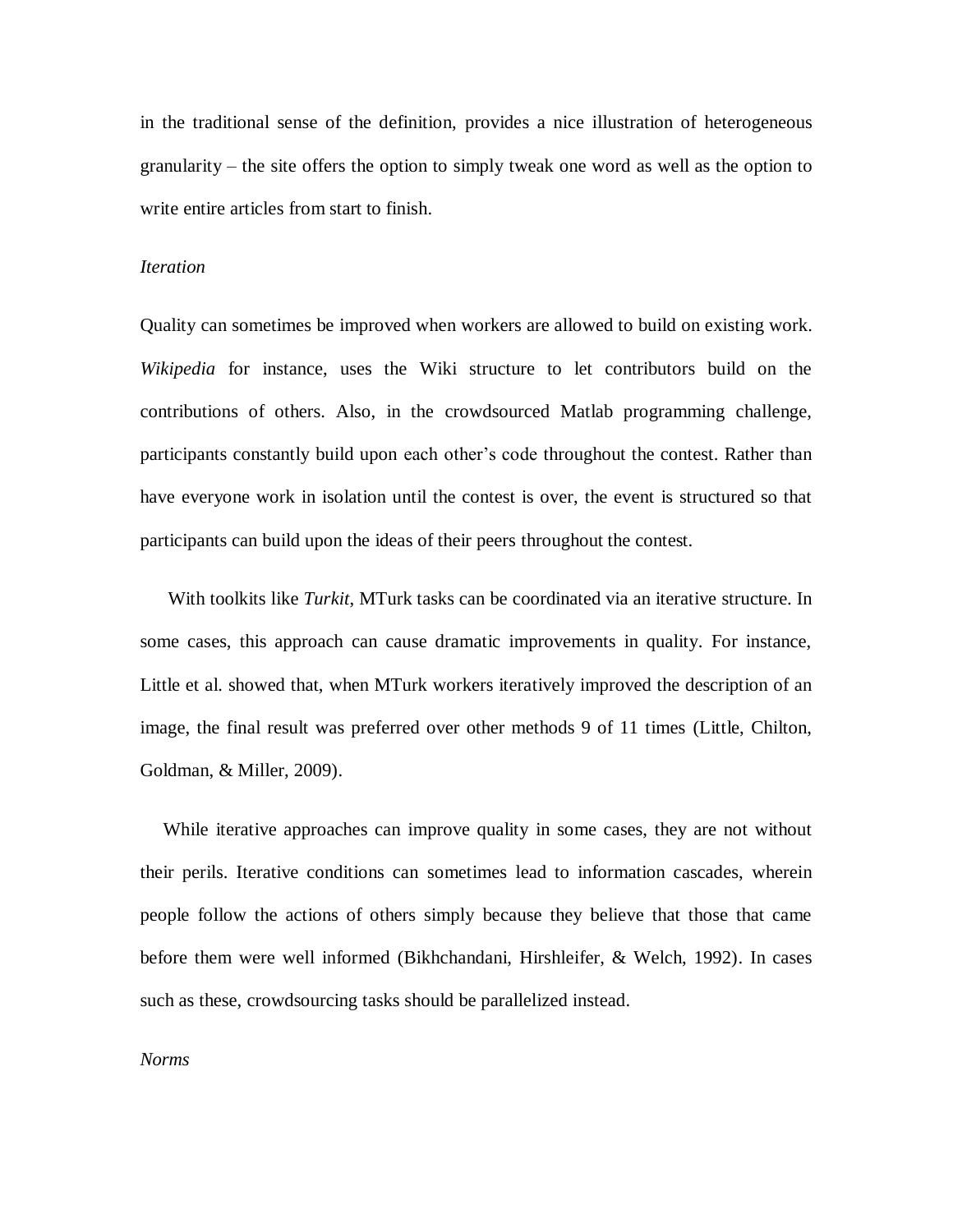In addition to the methods described so far, social norms can also affect the quality of contributions coming into crowdsourcing systems. Crowdsourcing news aggregator sites like *Slashdot* maintain norms in order to manage the quality of incoming news links. For sites such as these, there is a norm that governs the types of articles that should be submitted. In some cases, norms are made explicit, in writing, while in other cases they are implicit. Recently, the website Pinterest sent all new users an email explicitly reminding them to "be respectful, be authentic, and to cite all sources." Norms such as these can be a simple, yet powerful way to sculpt the contributions from the crowd. Also, crowdsourcing researchers and employers should take care to understand the norms of different platforms. MTurk, for instance, does not prevent employers from posting incredibly long tasks. However, the norms of the site revolve around small, micro-tasks and extremely long tasks are sometimes eyed with suspicion. For instance, Soleymani and Larson found that many MTurk workers were worried about accepting a HIT that involved 125 video annotations (Soleymani & Larson, 2010). Workers may not want to sign up for an incredibly long task, if they are not certain that they will be paid for their time.

#### *Reputation*

In many crowd-based systems, the potential for free-riding is considerble. In Amazon's Mechanical Turk service, for example, workers can get away with producing low quality work, largely because the punishments are low. Reputation structures, such as those found on *eBay.com*, reduce the prevalence of free-riders, thereby increasing the quality of the overall system. Indeed, studies on human cooperation show that when interactions have consequences that extend out into the future, defection and free-riding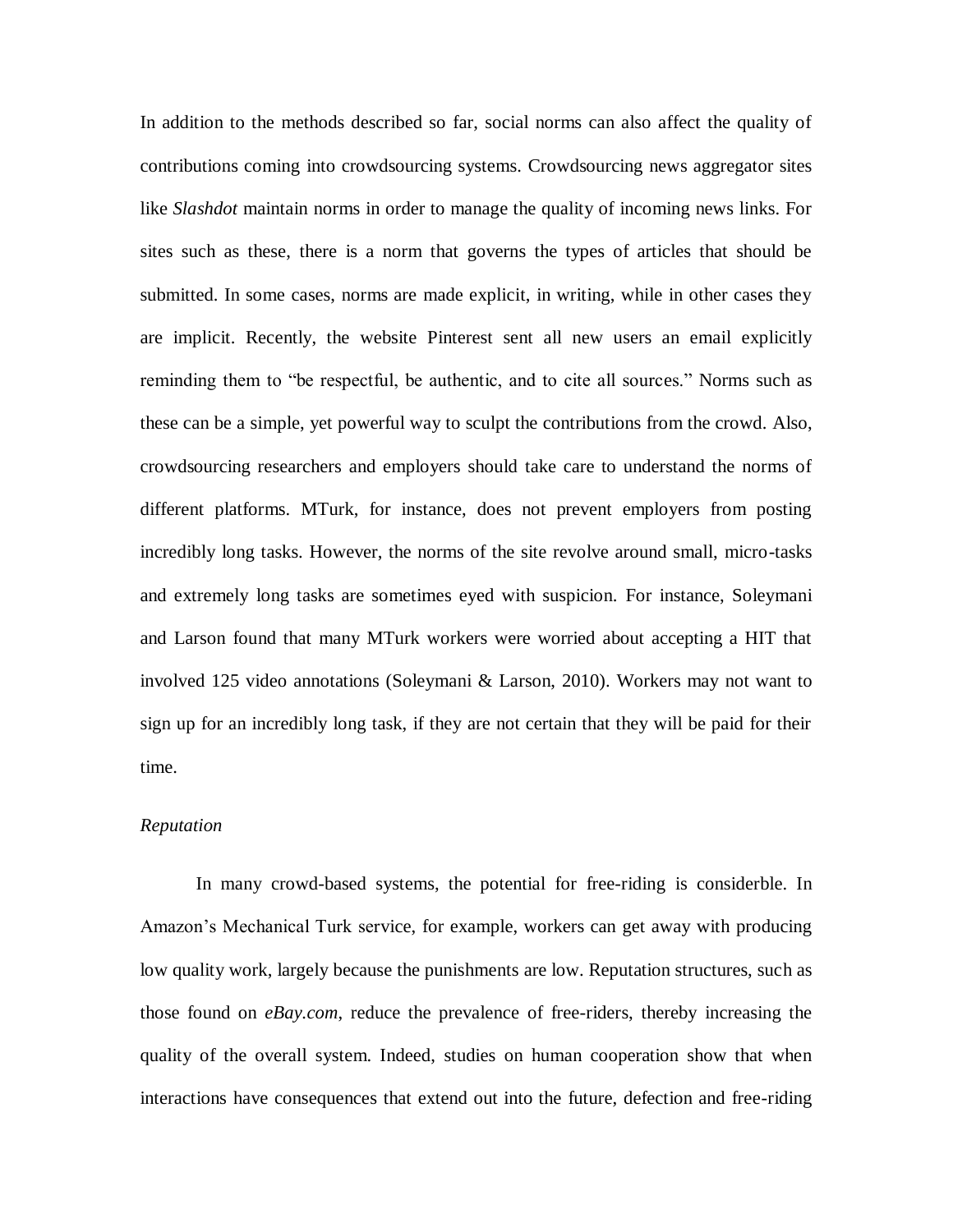drop dramatically (Axelrod, 2006). Individuals are more apt to cooperate when their interactions are recorded. These same principles can be applied to crowdsourcing systems for affective computing.

#### **Quality Control: Output Management**

It is not always possible to manage the quality of information that comes into crowdsourcing systems. While many of the approaches described above can improve the quality of content coming into the system, additional filtering may still be needed.

### *Statistical Techniques*

When crowds are asked to make quantitative estimations, the group average can sometimes yields a more accurate result than any one person's estimation. This so-called "wisdom of crowds" effect was first described by Francis Galton in the early twentieth century and has since been replicated in countless other studies (Surowiecki, 2005). Thus, in some crowdsourcing domains, quality can be ensured through simple statistical techniques (in some cases, depending on the distribution of the responses, one may be able to average the opinions of the crowd to get the best answer). Unfortunately, not all crowd-based systems collect quantifiable information that can be neatly processed by simple parametric statistical techniques. In many cases, the information going into a crowd-based system is subjective and qualitative and not directly amenable to statistical manipulation. Oftentimes, the crowd is needed to rank contributions before statistics can be used. For instance, consider a case where crowds are recruited to contribute textual descriptions of affective images or movies. It may be hard to rank these descriptions or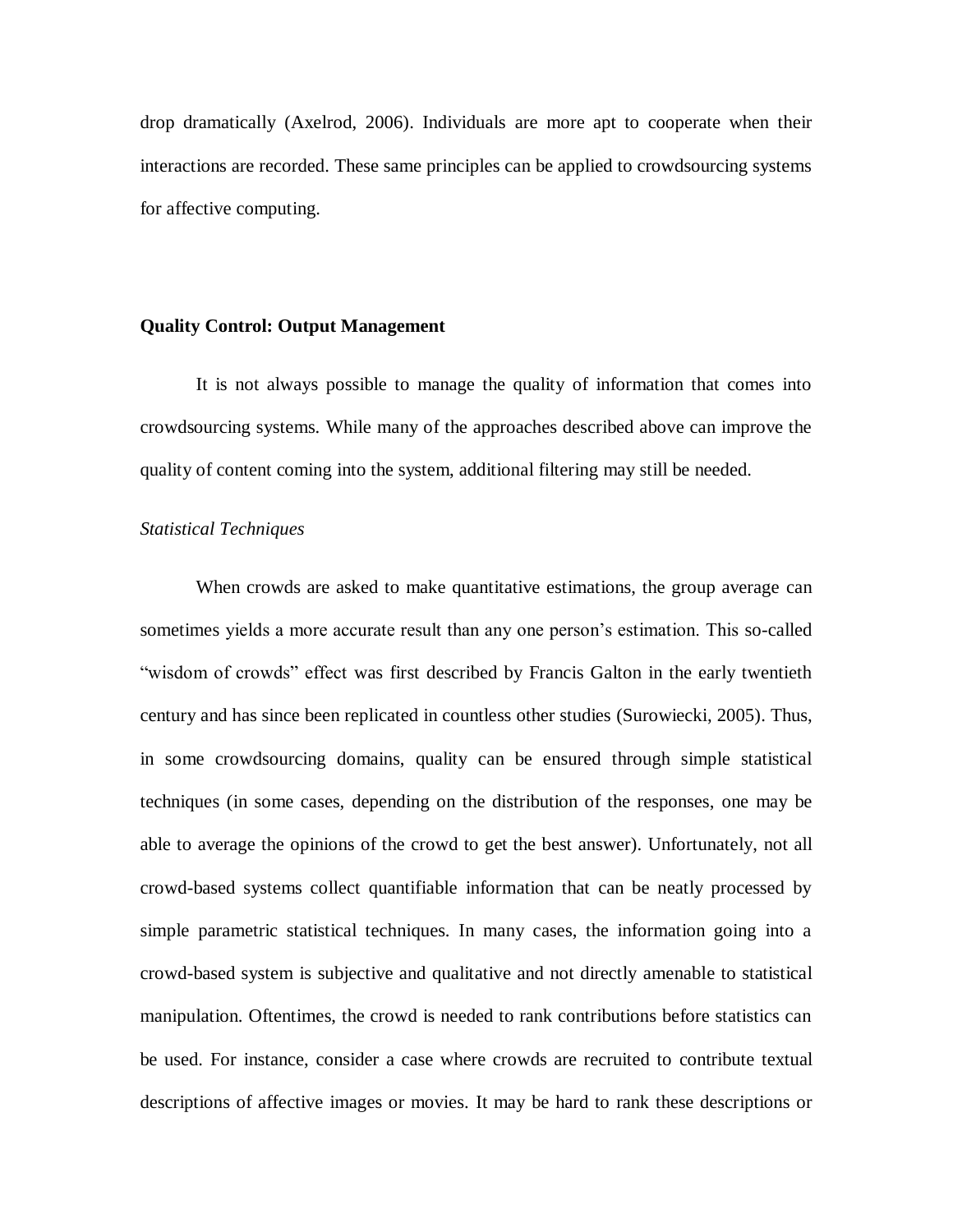know which are the most relevant, unless yet another set of crowdworkers is hired to curate them.

#### *Crowd Voting*

Crowds can generate massive amounts of information, and sometimes it takes the power of a crowd to sift through it all. Interestingly, just as we can use the crowd to gather information, we can also use the crowd to rate information for relevance and value (Benkler, 2007; Howe, 2009; Malone, Laubacher, & Dellarocas, 2009). This approach can be employed passively, such that the crowd does not even know that its behaviors are being used to rank information (e.g., Google's PageRank or Amazon's collaborative filtering algorithms). Or, it can be employed actively, such that the crowd is explicitly tasked to make objective ratings of crowd contributions, e.g., the verify step in Soylent's *find, fix verify* algorithm (see Bernstein et al., 2010).

## **CROWDSOURCING AFFECTIVE DATA**

# *Data Collection*

As with many domains of artificial intelligence, the performance of affective computing systems is dependent on the quality and quantity of training examples that are available. Crowdsourcing offers new ways to efficiently collect large amounts of affective data. However, there are a number of challenges in collecting data in relatively uncontrolled settings. In this section we discuss the potential for data collection via the crowd, along with the pitfalls and technological limitations.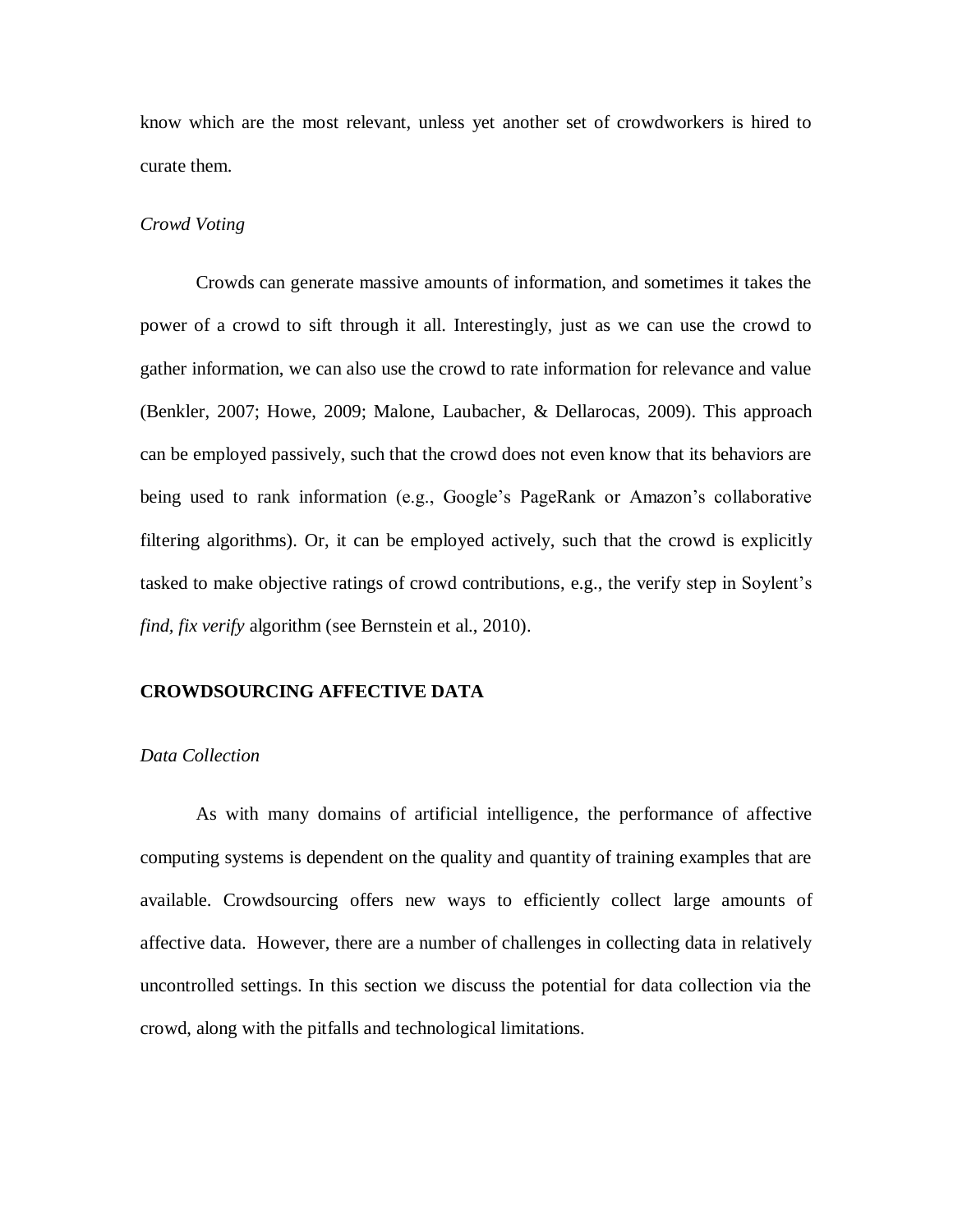We consider two forms of data collection; 1) using crowdworkers to generate original affective data, perhaps in response to a stimuli or by acting, and 2) using crowdworkers to source existing examples of affective data. Data could be in the form of text, audio and/or visual material.

The widespread availability of webcams and video platforms such as YouTube has facilitated the collection of large amounts of rich image and video data. For instance, Taylor et al. (2011) and Spiro (2012) describe ways to use webcams to crowdsource posed data for training gesture recognition systems. McDuff et al. (2012) present the first corpus of videos of naturalistic and spontaneous facial responses collected over the web. In this research, participants were asked to view a media clip in their web browser while their facial expressions were recorded using a webcam. Over five thousand video responses were collected in little over a month and none of the participants were paid.

Collecting naturalistic affective responses via the web raises some interesting issues. Opt-in participation is particularly important in cases where images from webcams as captured and stored. Another issue relates to data quality. High bandwidth data – such as real-time videos – may be limited in resolution and frame-rate, which can present challenges for data analysis and feature detection.

In addition to generating affective data, crowds can help curate and collect affective data. Naturalistic affective data can mined from various online repositories of videos, most notably YouTube.com. For instance, Morency, Mihalcea and Doshi (2011) created a corpus of 47 videos from YouTube for multimodal sentiment analysis. While their corpus was handpicked by the researchers themselves, future efforts could delegate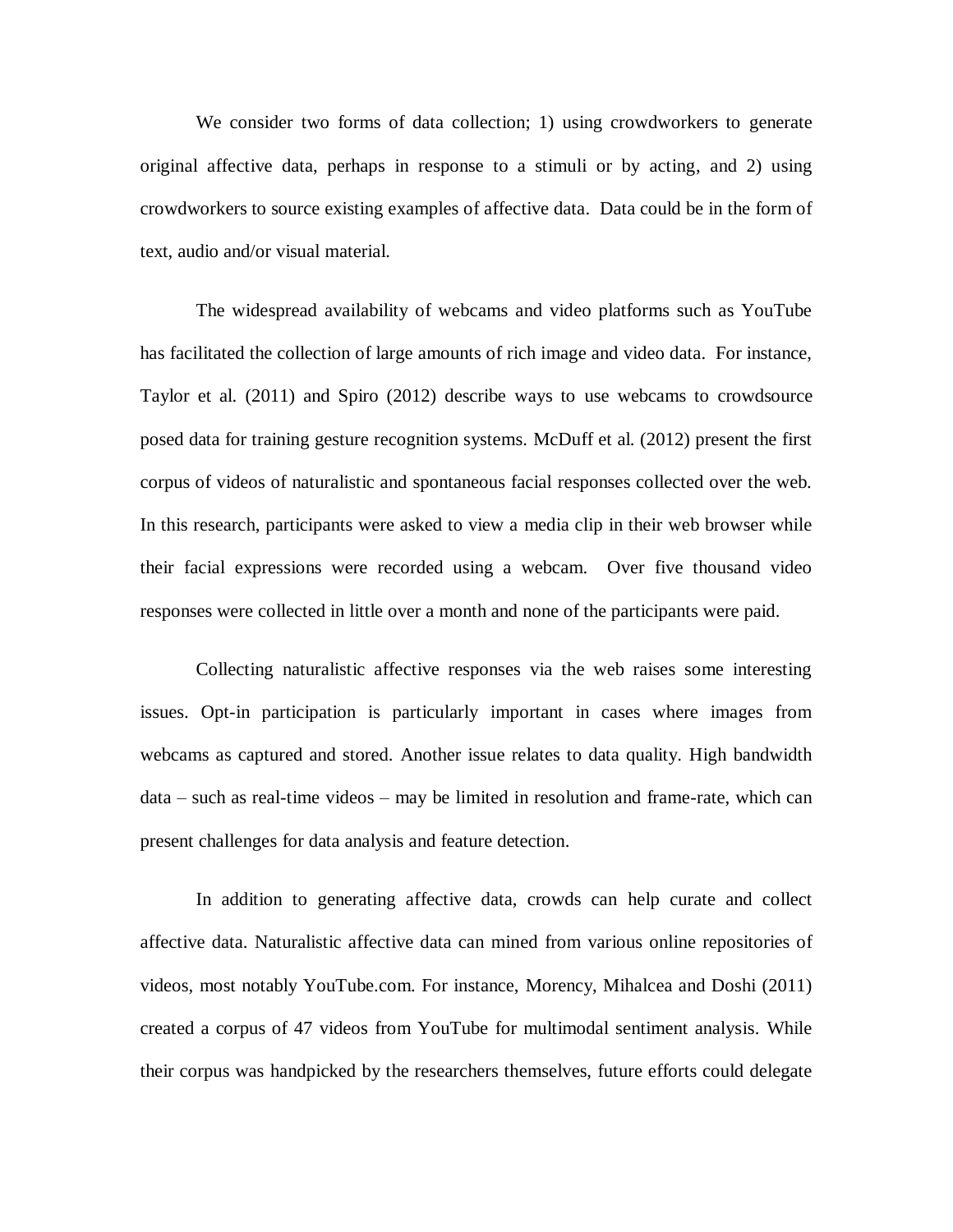crowdworkers to help collect and curate even larger corpora of videos. Websites such as YouTube contain a plethora of videos showcasing naturalistic affective expressions and reactions. Finding these videos is a challenge in itself, however, and sifting through them all often requires the combined efforts of a large crowd of people.

## *Collecting Labels*

Ground-truth labels are a fundamental component of datasets. One of the most popular uses of crowdsourcing in affective computing is in collecting ground truth labels of affective data. VidL was the first example of a distributed video-labeling tool specifically designed for labeling affective data (Ekhardt and Picard 2009). Games with a Purpose (GWAP) have also enabled the efficient collection of labels. For instance, Riek, O'Connor and Robinson (2011) present "Guess What?" - a GWAP with the intention of labeling affective video data of social situations. Soleymani and Larson (2010) sourced boredom annotations for a corpus of affective responses to videos. In this case the agreement between workers was low (Cohen's kappa  $= 0.01$  for boredom labels and  $0.07$ ) for emotion word labels), which highlights the subjective nature of many of these tasks. Labeling motion tracks for training gestures recognition systems is another example of a crowdsourcing application that could help provide useful datasets for training affective computing systems (Spiro et al. 2010). Sign-language recognition is a particular area in which this may prove useful.

So far we have mostly considered non-verbal affective data. However, crowdsourcing has also been used to label emotional speech and text. Tarasov et al. propose ways to crowdsource emotional speech assets (2010). Sentiment labels for text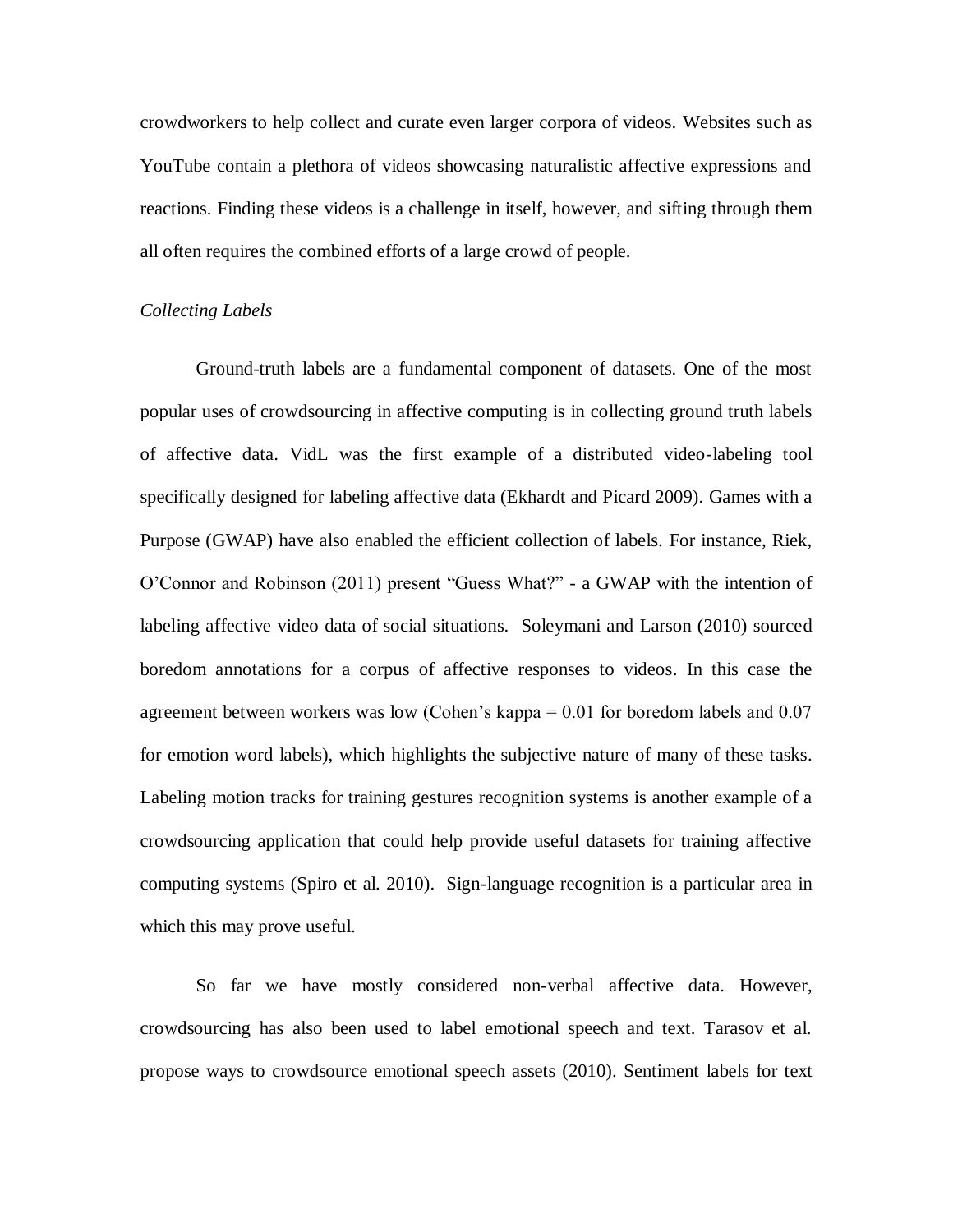have been successfully crowdsourced (Hsueh et al. 2009) and Mohammad and Turney (2011) created a word-emotion lexicon using crowdsourced labels. GWAPs have been used for similar purposes (Pearl and Steyvers, 2010). Music can powerfully evoke affect and is frequently used as affective stimuli. Several examples of crowdsourced emotion labeling for music have been presented (Turnbull et al. 2007, Kim et al. 2008, Morton et al. 2010, Speck et al. 2011).

### *Evaluating Labeler Agreement*

There are certain nuances to labeling affective data, not least the fact that in many cases there is no objective ground-truth. Rather, labels are often subjective judgments about perceived affective phenomena. Also, there is often inconsistency between multiple labelers. A number of methods have been proposed for evaluating agreement between multiple labelers. Cohen's kappa,  $\kappa$ , is the most commonly used statistic, although there is some disagreement over what thresholds indicate good and weak or bad agreement (Tarasov, 2010). As a guide  $\kappa > 0.6$  might be considered good. However, in a number of cases labels which have  $0.6 > \kappa > 0.3$  have been used even if this does not reflect strong agreement. Typically, greater numbers of labelers will increase the reliability of labels as random errors should begin to cancel out (Harrigan 2005, Soleymani and Larson 2010). In addition, techniques have been developed to identify good annotators over bad annotators and to identify biases that might exist in annotations (e.g. Tarasov, 2010).

As with most other crowdsourcing tasks, participants for affect labeling tasks can be recruited using micro-task markets (such as MTurk). However, social networking sites (such as Facebook) provide another efficient method of recruitment. Depending on the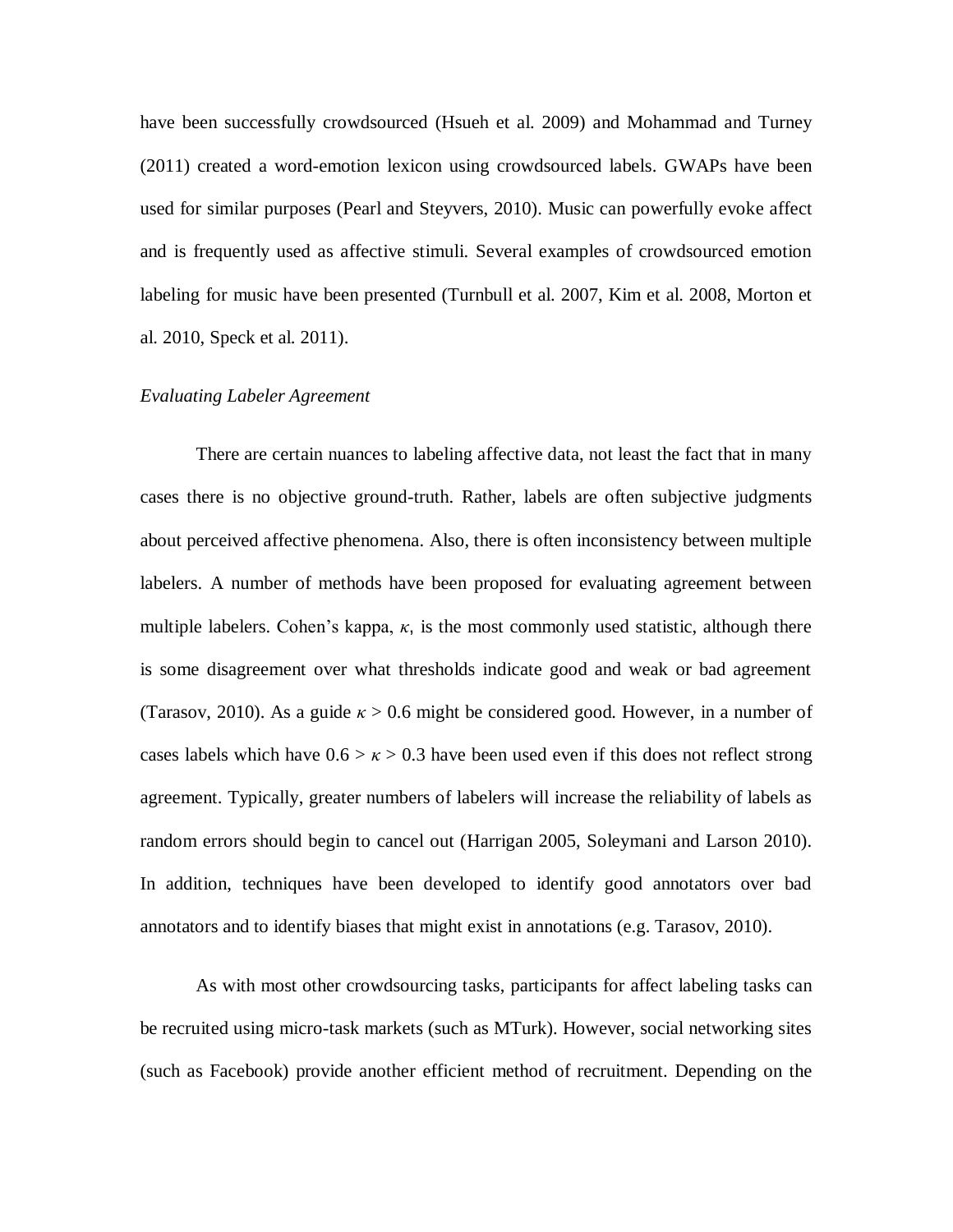platform, be it a GWAP or a more explicit, for-hire labeling job, participants may be volunteers or be paid workers.

Crowdsourcing labels for affective data raises many interesting questions about how to design crowdsourcing tasks. The optimal trade-off between expertise, number and diversity of labelers, time available and cost is likely to be dependent on whether data is naturalistic or posed, of multiple or single modalities and whether labeling requires training (e.g. facial action coding certification). For affect labeling in particular, designers need to consider whether labels will vary with different demographics (e.g. people from different cultural backgrounds). These differences, if undetected, could lead to unexplained heterogeneity in the labels.

## **CROWD-POWERED AFFECTIVE APPLICATIONS**

Recently, human-computer interaction researchers have begun to explore user interfaces that utilize both automatic and human-powered processes. These "crowdpowered systems," as they are sometimes called, recruit human intelligence as needed, when automatic processes alone are insufficient. Crowd-powered applications have been developed to help people see (Bigham et al., 2010), edit Word documents (Bernstein et al., 2010), plan itineraries (Zhang et al., 2012), and even operate remote-controlled robots (Lasecki et al., 2011). In this context, crowds are not simply used to train algorithms. Rather, they are recruited on-demand, in response to the unique needs of the end-user, and they comprise a large part of the application's computational power. This approach is still quite novel, and it has yet to be used widely by researchers in the affective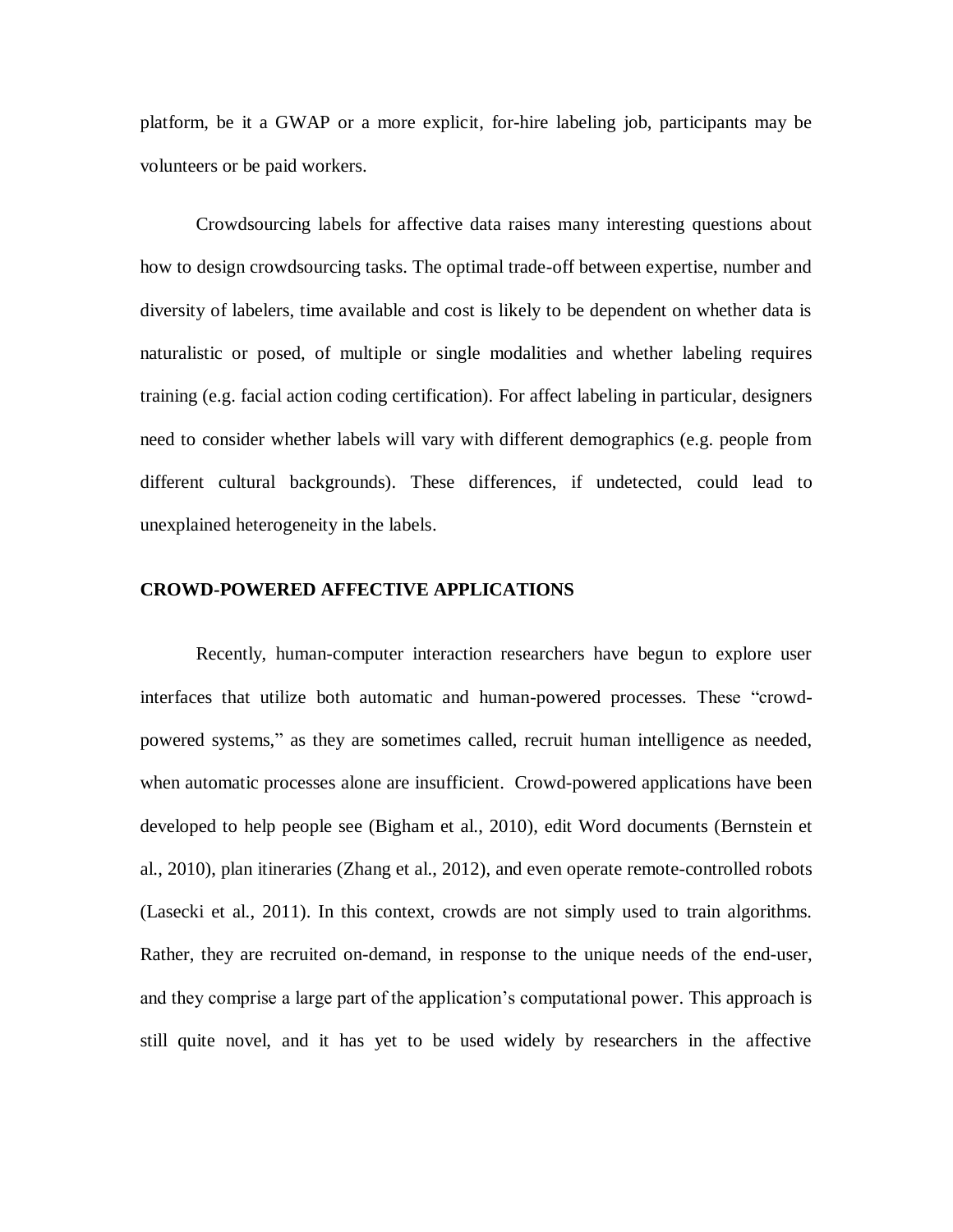computing community. That said, as of this writing, there are at least two affective computing applications that explore these on-demand, crowd-computing techniques.

#### *Crowd-Powered Emotion Regulation*

Morris & Picard (2012) describe ways to use crowd-powered techniques to power emotion regulatory technologies. Specifically, they outline ways to crowdsource elements of cognitive-based therapies, including cognitive reappraisal and cognitive restructuring, to help individuals regulate distressing emotions. In their design, crowds are recruited to help individuals reappraise and restructure emotion-eliciting thoughts and situations. Users submit short, 1-2 sentence descriptions of something causing them stress or untoward anxiety. These descriptions are sent to workers on MTurk, each of whom reframes the text in different ways. Some apply cognitive restructuring and examine the user's text for possible cognitive distortions (e.g., all-or-nothing thinking, overgeneralization). Others are asked to apply cognitive reappraisal – a technique that involves changing the meaning of a thought or situation to alter emotional experience (Gross & John, 2003). In all cases, crowdworkers are trained on-demand, and are given short 1-2 minute tutorials prior to completing the work. The crowd's work is coordinated programmatically, and a crowd-voting stage is implemented to help ensure only the best responses get returned to the user. The basic design of the system utilizes a "wisdom of crowds" approach, wherein the unique perspectives of many workers is used to generate novel and intriguing reappraisals that might not ordinarily be considered by a small set of skilled experts. Finally, there is also an empathy component, wherein crowdworkers are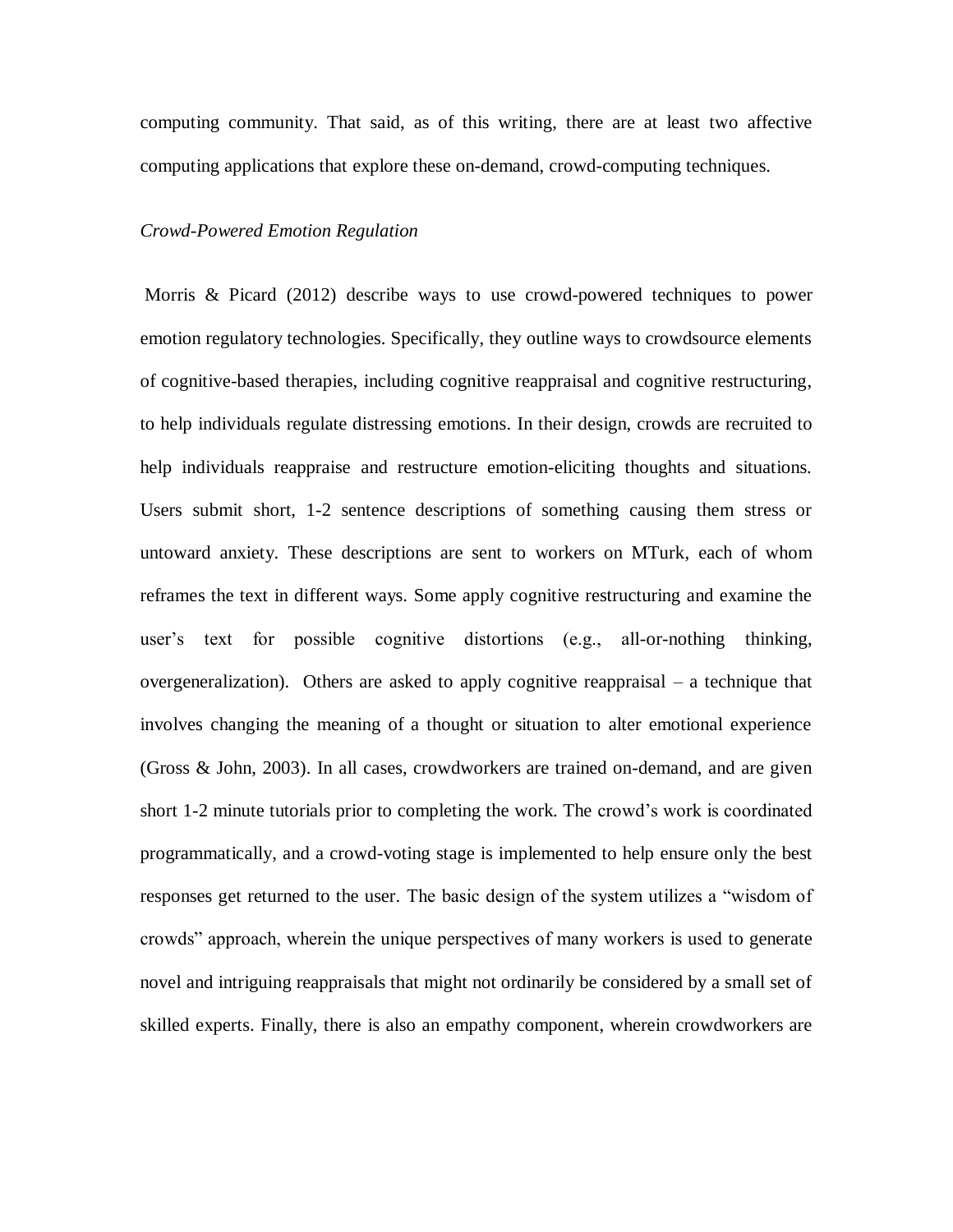taught to apply person-centered support to help the user know that they have been understood.

 Analyses of the design revealed that, with minimal training, crowdworkers were able to classify cognitive distortions with 89% accuracy. The authors also tested the quality of the responses generated by their system. They found that responses with reappraisals were rated significantly higher than those generated by an open-response structure in which workers were simply asked to help the user feel better and in which contributions were not coordinated or filtered algorithmically.

 Unfortunately, this application has yet to be thoroughly tested in long-term user studies, and it remains unclear how it will be received by real end-users. To be useful in real-world deployments, the system must be able to respond quickly and the quality of the responses will have to be high.

# *Crowd-Powered Social Stories*

 In addition to emotion regulation, crowd-powered design principles have also been applied to support individuals with autism spectrum disorder (ASD). To manage anxiety when faced with new situations, individuals diagnosed with ASD often rehearse behavioral repertoire using social stories – scripted routines that outline the steps involved in a given task or interaction (such as getting tickets at a movie theater). However, despite advances in common-sense reasoning, it is still impossible for purely computational processes to generate context-appropriate social stories for many different situations. Moreover, authoring social stories for individuals with autism can be complex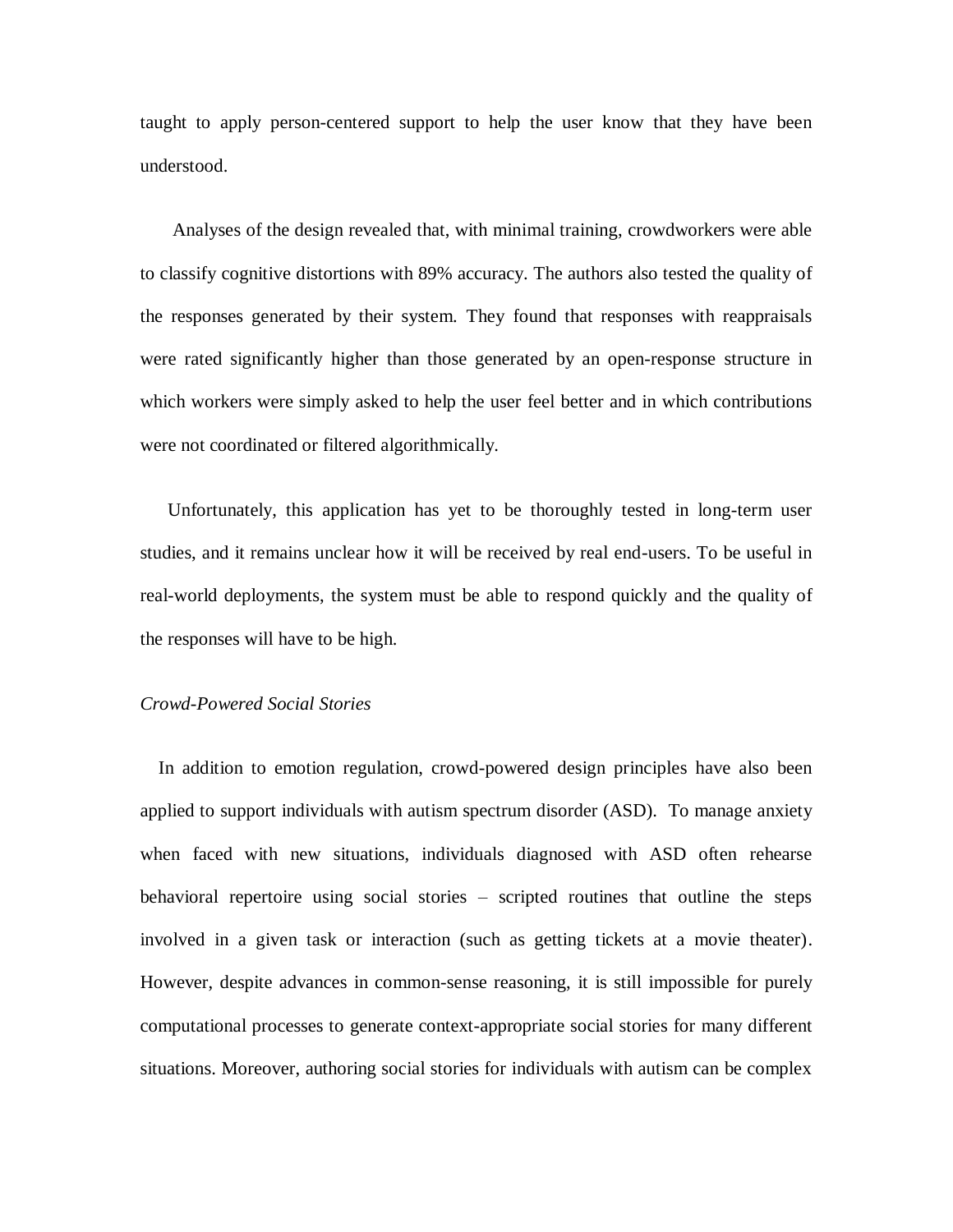and it can be very time-consuming for any one person to exhaustively list the sequence of events needed to navigate a given social situation. It can be especially difficult to generate all the contingencies that must be considered in case a problem arises. To solve this problem, Boujarwah et al (2012) describe ways to crowdsource the creation of models for social stories for individuals with ASD. Specifically, crowdworkers are asked to brainstorm and classify steps involved in completing a particular task (such as "eating lunch"). Crowdworkers are then asked to brainstorm obstacles that an individual might encounter and ways to get around these obstacles. The general approach described by this work could potentially be applied to any individual facing a challenging new situation. In the future, the approaches described by Morris & Picard and Boujarwah et al might be combined, to help individuals navigate both the practical and emotional hurdles involved with stressful situations.

## **ETHICAL CONSIDERATIONS**

Crowdsourcing is still an evolving field and many of the ethical implications it raises have yet to be resolved. As of this writing, MTurk does not impose minimum wage restrictions. Employers are free to offer any form of compensation, no matter how menial. While many people in the U.S. do not rely on MTurk as a primary source of income, many individuals in India consider their wages crucial for daily subsistence (Panos, 2010). In the future, greater oversight should be placed on wages, to ensure that crowdsourcing work does not evolve into a digital sweatshop, as some researchers fear (Fort, Adda, & Cohen, 2011). Moreover, more work should be done to help crowdworkers develop new, meaningful skills that generalize to other work domains. All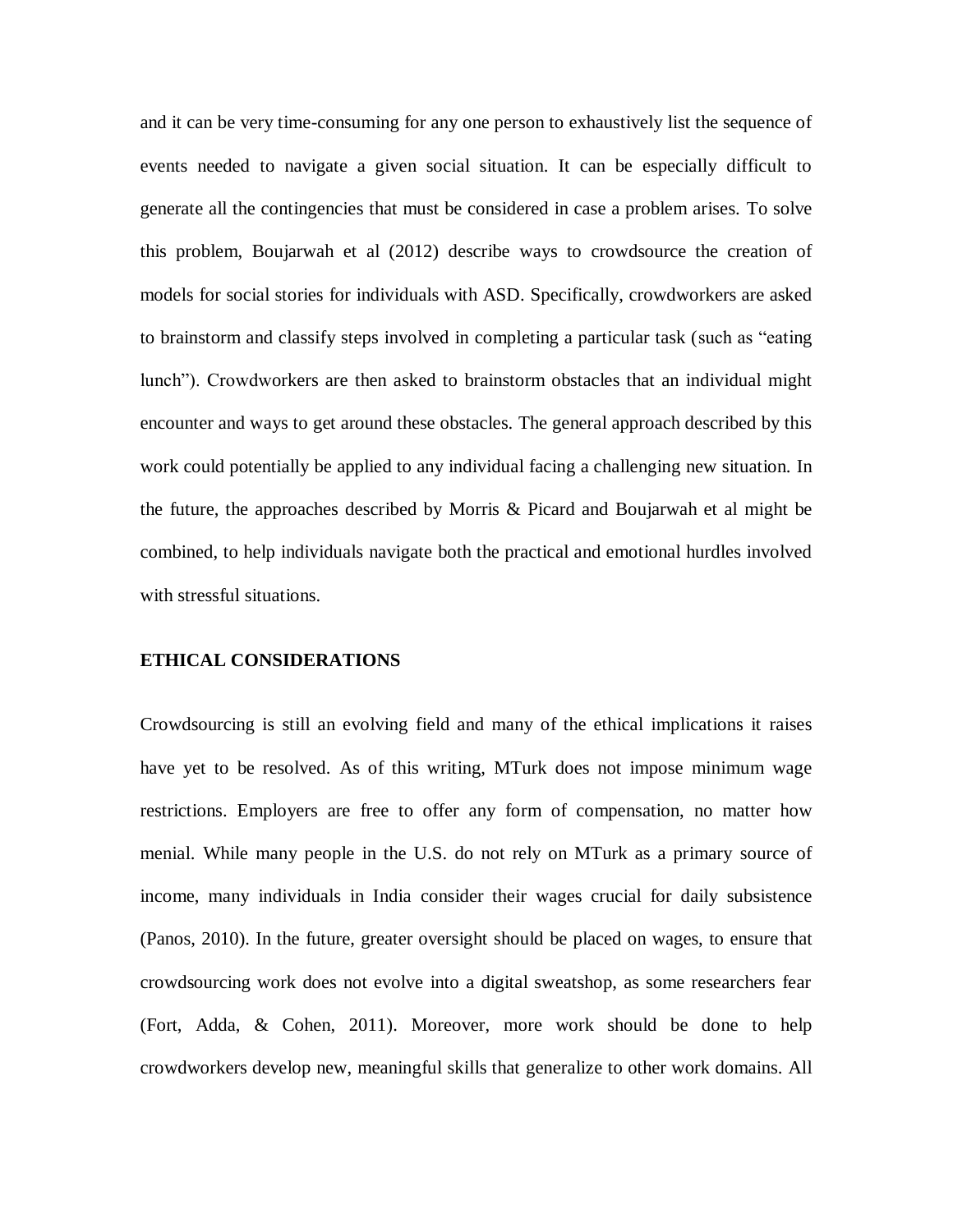too often, crowdworkers are given tedious, rote tasks that contribute little in the way of new, marketable job skills.

 Worker anonymity is another issue that can be particularly troublesome for crowdsourcing researchers, particularly those conducting affective computing studies. In most crowdsourcing systems, worker identities are kept hidden and it can be hard to know where they are from or how old they really are. Tasks that involve stress induction or exposure to challenging media (e.g., the International Affective Picture System (IAPs)) may be inappropriate for young persons and yet researchers may find it difficult or impossible to impose age restrictions on crowdsourcing platforms such as MTurk. While MTurk's requires users to be over 18 years of age, it is not clear how well this policy is enforced. An adult could easily register as a worker and then hand over the account to a child.

 Another potential problem relates to liability issues. This issue is particularly important for assistive devices that rely on crowdsourced work, such as those described in our previous section on crowd-powered affective applications. If members of the crowd mislead the user or provide malicious feedback, it is unclear who is responsible. Should liability reside with the workers in the system or the designers of the system?

 Finally, some have also considered how crowdsourcing design, by its very nature, can lead to malicious and dangerous applications. When work is parceled into tiny bits, it can be hard for crowdworkers to know whether their work, as a whole, is contributing to something virtuous or vicious. For instance, a despotic regime could easily crowdsource its efforts to identify dissidents in a large crowd of people. The regime's actual intent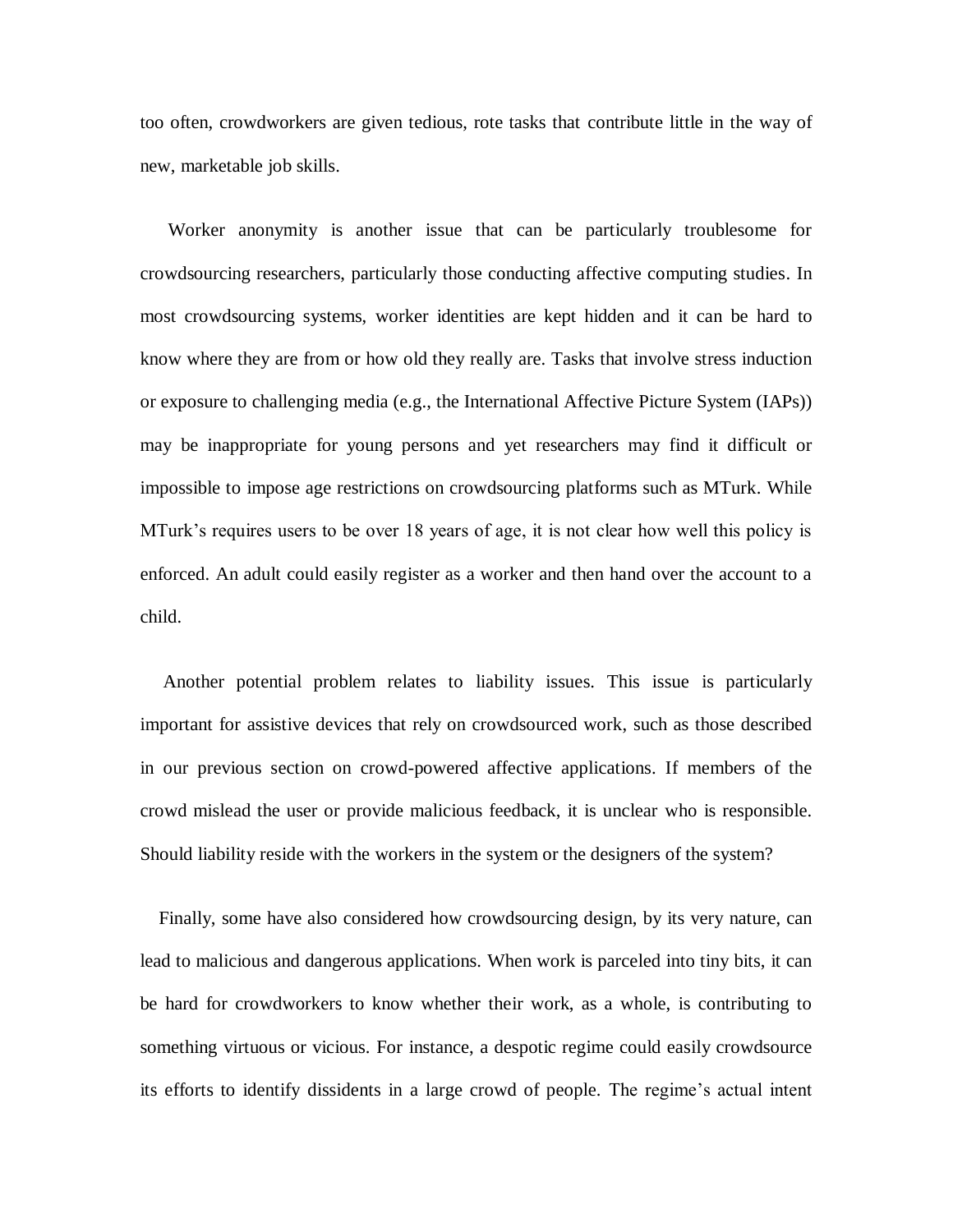could, in a sense, be laundered by decomposing the overarching goal into small, nondescript micro-tasks.

## **Future of Crowdsourcing**

In general terms, crowdsourcing is simply a method of recruiting and organizing labor, and its basic framework has been around for many years, if not decades. Yet, in recent years the practice has evolved considerably and has proliferated rapidly. Advances in communication technologies, combined with new crowdsourcing platforms and techniques, have led to exciting new innovations for the field. And while the practice is still undergoing significant growing pains, particularly with regard to its ethical quandaries, it is likely to expand in the coming years. In this section, as we speculate on how the future of crowdsourcing will affect affective computing, we focus on three emerging trends in the field of crowdsourcing: (1) real-time crowdsourcing, (2) skilled crowdsourcing, and (3) offline crowdsourcing.

## *Real-time crowdsourcing*

 In most crowdsourcing situations, there exists a large gap between the time work is requested and the time work is completed. For micro-tasks that require mere seconds to complete, this latency is largely an effect of the time it takes to recruit and train new workers, not the time it takes to do the actual work. To solve this problem, Bernstein et al (2011) describe ways to place crowdworkers on retainer, so that workers are already recruited and trained by the time requests for work arrive in the system. In their model, workers get paid small amounts to wait for tasks, and are told to respond as soon as they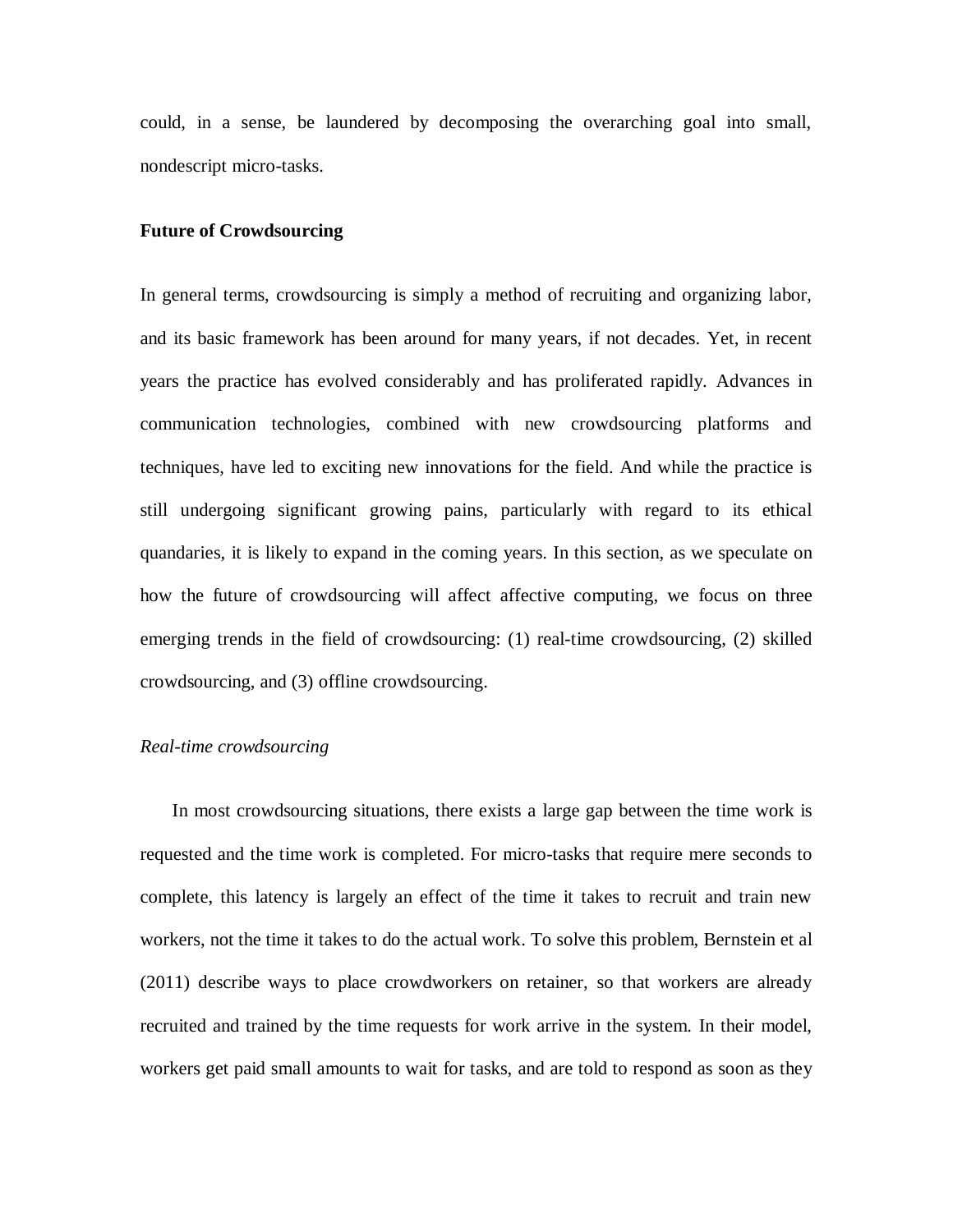are notified (a javascript alert and audio chime is used to notify workers that a new job is ready to complete). Using this design, many workers can be recruited synchronously at a moment's notice, creating a sort of "flash mob" of workers. For affective computing technologies that require on-demand crowdsourcing, real-time crowdsourcing methods such as these will reduce latency dramatically and will pave the way for new types of interactive systems. Currently, most interactive affective technologies (e.g., social robots, emotional support systems) rely on automated algorithms and artificial intelligence. In the future, these technologies may be augmented by real-time crowdsourcing techniques, drawing on human intelligence when needed.

## *Skilled Crowdsourcing*

 For many affective computing applications, skilled workers are needed to label complex data or power sophisticated interactive systems. While some crowdsourcing platforms offer ways to train workers, it can be difficult to retain these trained workers for future tasks. In the future, crowdsourcing platforms will hopefully offer ways to target skilled workers, either by retaining and tracking those that have performed well in the past or by finding new workers that have the desired skills. Games with a purpose offer intriguing ways to find skilled workers, by allocating jobs only to players who have completed certain levels in a game. While this model has been explored somewhat in systems like Fold-It, more work can certainly be done to better understand how best to allocate work based on a player's achievement in a game or instructional program.

### *Offline Crowdsourcing*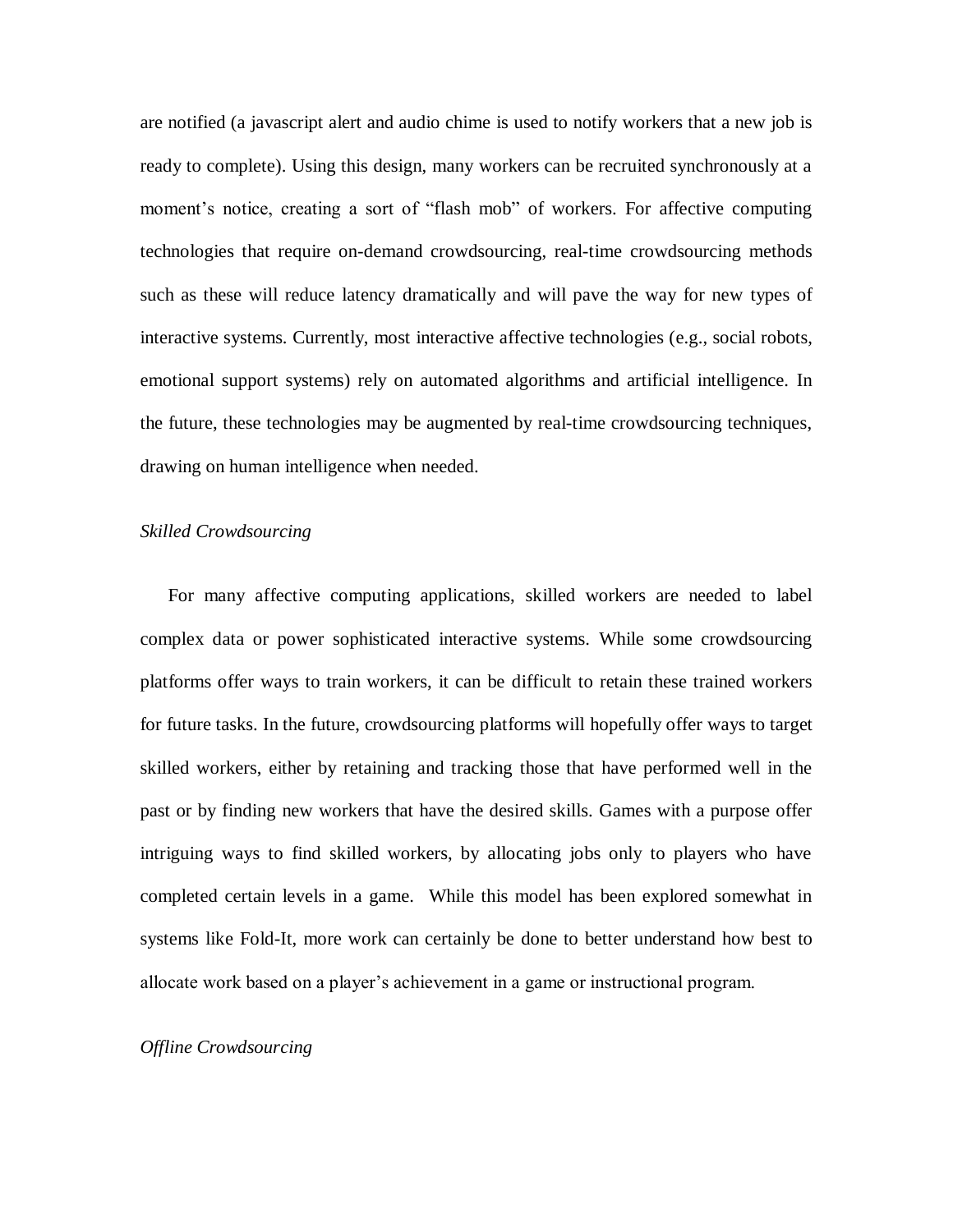For the most part, crowdsourced work is situated online. That said, new services like taskrabbit.com and gigwalk.com are applying the crowdsourcing model to real-world tasks, such as moving furniture or conducting in-store audits. As more crowdsourcing platforms move offline, affective computing researchers can begin to take advantage of real-world data collection. Many individuals are already wearing biosensors as part of the quantified health movement. Given the proper incentives, some of these individuals might be willing to share subsets of their data, to help researchers develop more powerful affect detection systems. For instance, if enough people are wearing biosensors, and are willing to do upload their data, intriguing new datasets of real-world affective experiences can be crowdsourced. Just as twitter has helped researchers understand contagions and flu outbreaks, crowdsourced biosensor data might help us understand complex emotional and psychophysiological patterns across large groups of people. For instance, researchers could get a better understanding as to how groups of people react to traffic jams or other urban inconveniences. Such data might help guide new infrastructure and might be used to build new emotional support systems that intervene in extremely context-specific ways.

## **CONCLUSION**

Although crowdsourcing is still relatively new, it already has the potential to dramatically accelerate affective computing research. Large datasets are crucial for improving the performance of affect recognition systems. Access to large groups of workers via crowdsourcing can make data collection and labeling much more efficient. Also, the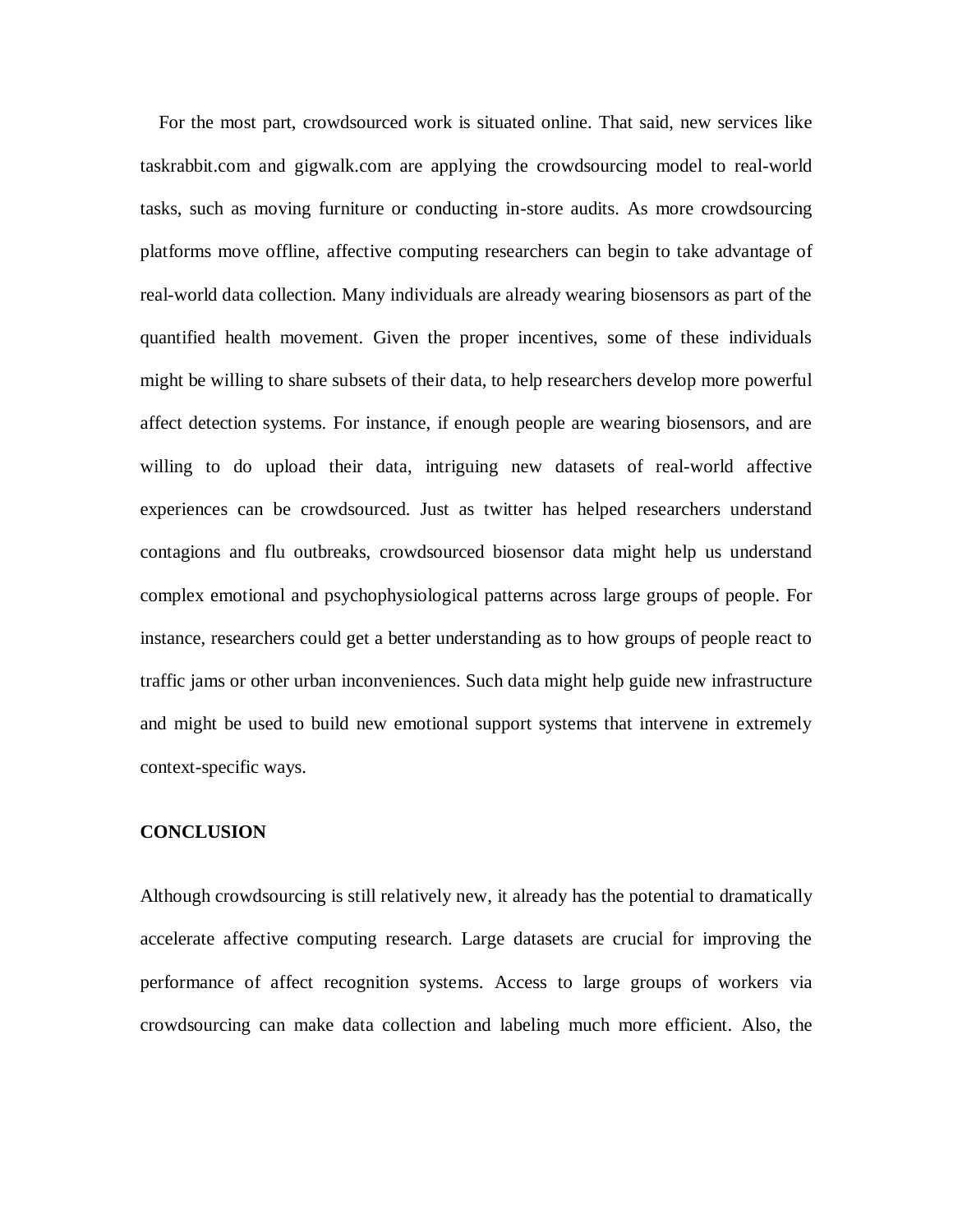augmentation of computer systems with human intelligence can engender exciting new applications, such as emotionally intelligent assistive devices.

 It is hard to predict how crowdsourcing will evolve in the coming years. Perhaps the best way for affective computing researchers to secure a future that benefits them is to create it themselves. Designing systems with effective and sustainable motivation strategies, creating methods for validating and verifying data collected and solving ethical issues associated with large-scale and distributed labor are the main areas that need to be addressed in the near future.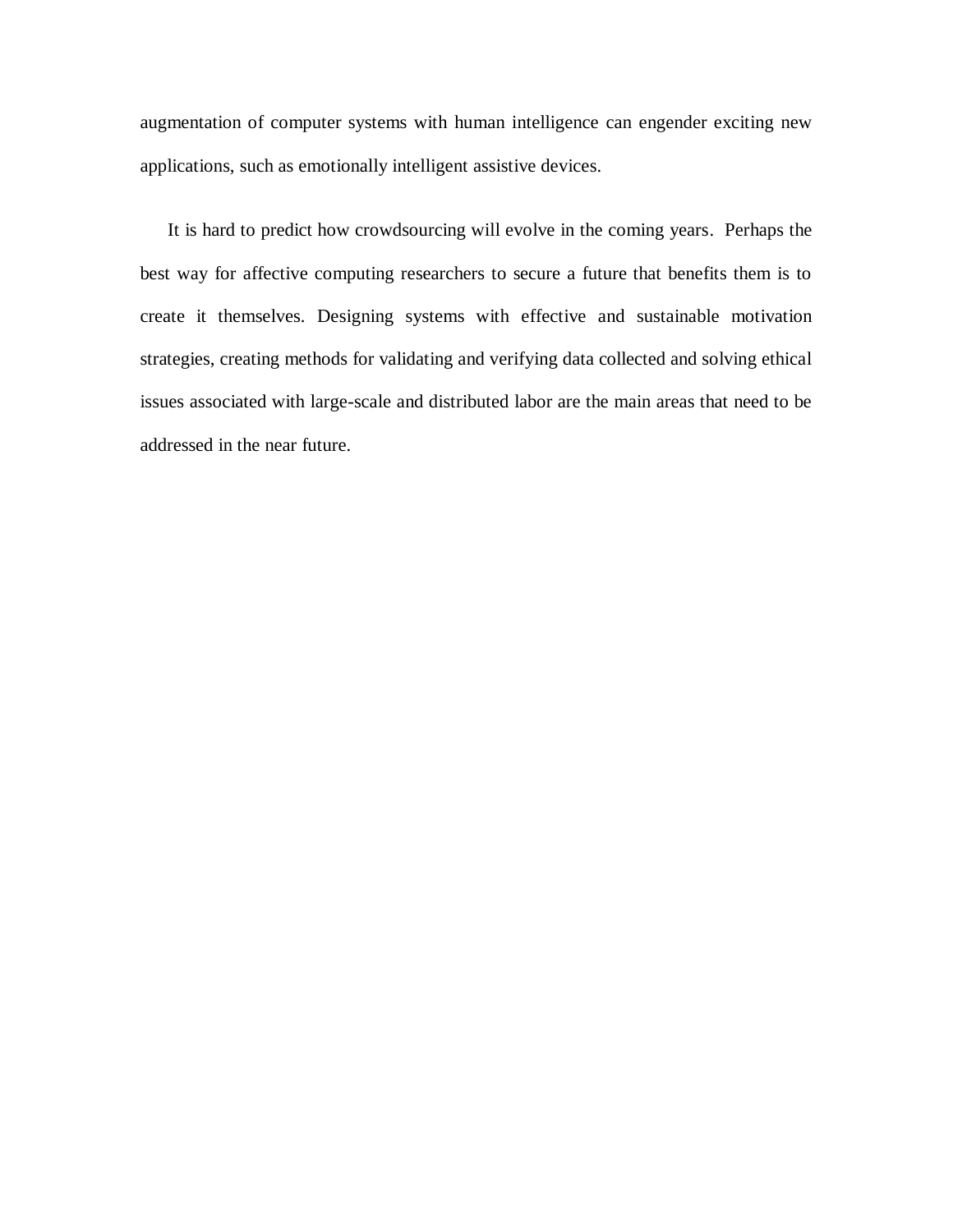## **References**

- Axelrod, R. (2006). *The Evolution of Cooperation: Revised Edition* (Revised.). Basic Books.
- Benkler, Y. (2002). Coase's Penguin, or Linux and the Nature of the Firm. *112 Yale Law Journal 112,* 369-446.
- Benkler, Y. (2007). *The Wealth of Networks: How Social Production Transforms Markets and Freedom*. Yale University Press.
- Bernstein, M. S., Brandt, J., Miller, R. C., & Karger, D. R. (2011). Crowds in two seconds: enabling realtime crowd-powered interfaces. *Proceedings of the 24th annual ACM symposium on User interface software and technology*, UIST '11 (pp. 33–42). New York, NY, USA: ACM.
- Bernstein, M. S., Little, G., Miller, R. C., Hartmann, B., Ackerman, M. S., Karger, D. R., Crowell, D., et al. (2010). Soylent. *Proceedings of the 23nd annual ACM symposium on User interface software and technology - UIST '10* (p. 313). New York, New York, USA.
- Bigham, J. P., White, S., Yeh, T., Jayant, C., Ji, H., Little, G., Miller, A., et al. (2010). VizWiz. *Proceedings of the 23nd annual ACM symposium on User interface software and technology - UIST '10* (p. 333). New York, New York, USA.
- Bikhchandani, S., Hirshleifer, D., & Welch, I. (1992). A Theory of Fads, Fashion, Custom, and Cultural Change in Informational Cascades. *Journal of Political Economy*, *100*(5), 992–1026.
- Boujarwah, F., Abowd, G., & Arriaga, R. (2012). Socially computed scripts to support social problem solving skills. *Proceedings of the 2012 ACM annual conference on Human Factors in Computing Systems*, CHI '12 (pp. 1987–1996). New York, NY, USA.
- Cooper, S., Khatib, F., Treuille, A., Barbero, J., Lee, J., Beenen, M., Leaver-Fay, A., et al. (2010). Predicting protein structures with a multiplayer online game. *Nature*, *466*(7307), 756–760.
- Deci, E. L. (1971). Effects of externally mediated rewards on intrinsic motivation. *Journal of Personality and Social Psychology*, *18*, 105–115.
- Eckhardt, M., & Picard, R. (2009). A more effective way to label affective expressions. *Affective Computing and Intelligent Interaction and Workshops, 2009. ACII 2009. 3rd International Conference on* (pp. 1–2).
- Fort, K., Adda, G., & Cohen, K. B. (2011). Amazon Mechanical Turk: Gold Mine or Coal Mine? *Computational Linguistics*, *37*(2), 413–420.
- Frey, B. S., & Jegen, R. (2001). Motivation Crowding Theory. *Journal of Economic Surveys*, Journal of Economic Surveys, *15*(5), 589–611.
- J. J. Gross and O. P. John, "Individual differences in two emotion regulation processes: implications for affect, relationships, and well-being," *J. Pers. Soc. Psychol.*, vol. 85, no. 2, pp. 348–362, Aug. 2003.
- Harrigan, J., Rosenthal, R., & Scherer, K. (2005). *New Handbook of Methods in Nonverbal Behavior Research*. Oxford University Press.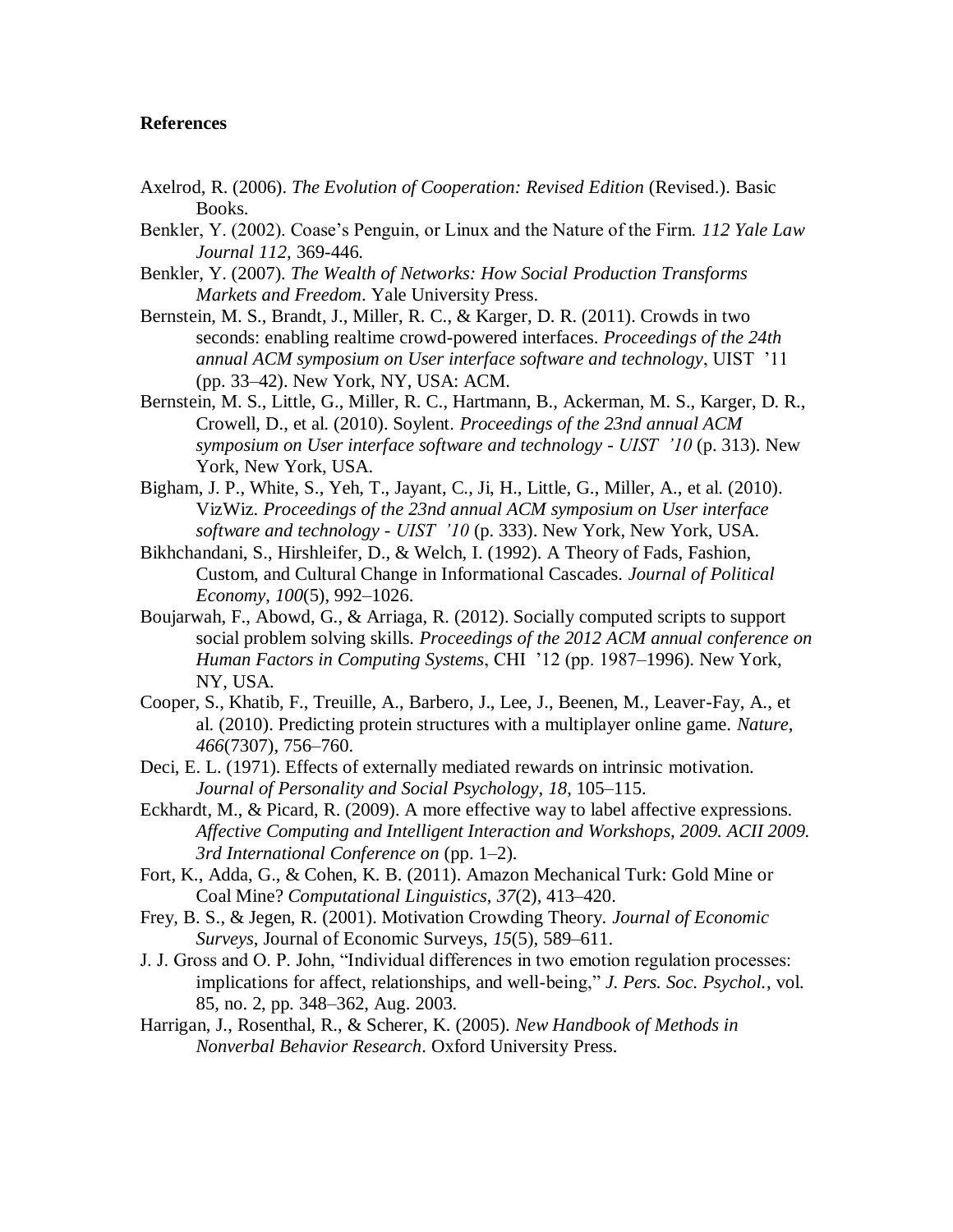- Horton, J. J., & Chilton, L. B. (2010). The Labor Economics of Paid Crowdsourcing. *Proceedings of the 11th ACM Conference on Electronic Commerce*. Available at SSRN: http://ssrn.com/abstract=1596874.
- Howe, J. (2006, June). The Rise of Crowdsourcing. *Wired*, *14*(6).
- Howe, J. (2009). *Crowdsourcing: Why the Power of the Crowd Is Driving the Future of Business* (unedited ed.). Crown Business.
- Hsueh, P. Y., Melville, P., & Sindhwani, V. (2009). Data quality from crowdsourcing: a study of annotation selection criteria. *Proceedings of the NAACL HLT 2009 Workshop on Active Learning for Natural Language Processing* (pp. 27–35).
- Ipeirotis, P. G. (2010). Demographics of Mechanical Turk. New York University Working Paper.
- Khatib, F., DiMaio, F., Group, F. C., Group, F. V. C., Cooper, S., Kazmierczyk, M., Gilski, M., et al. (2011). Crystal structure of a monomeric retroviral protease solved by protein folding game players. *Nature Structural & Molecular Biology*, *18*(10), 1175–1177.
- Kim, Y. E., Schmidt, E., & Emelle, L. (2008). Moodswings: A collaborative game for music mood label collection. *Proceedings of the International Symposium on Music Information Retrieval* (pp. 231–236).
- Kittur, A., Chi, E. H., & Suh, B. (2008). Crowdsourcing user studies with Mechanical Turk. *Proceeding of the twenty-sixth annual SIGCHI conference on Human factors in computing systems*, CHI '08 (pp. 453–456). New York, NY, USA:
- Lakhani, K. R., & Wolf, R. G. (2005). Why hackers do what they do: Understanding motivation and effort in free/open source software projects. In J. Feller, S. Fitzgerald, S. Hissam, & K. Lakhani (Eds.), *Perspective on Free and Open Source Software*. Cambridge, MA: MIT Press.
- Lakhani, K.R., Jeppesen, L.B., Lohse, P.A., & Panetta.J.A. (2006). *The Value of Openness in Scientific Problem Solving*. Harvard Business School Working Paper No. 07-050.
- Lasecki, W. S., Murray, K. I., White, S., Miller, R. C., & Bigham, J. P. (2011). Real-time crowd control of existing interfaces. *Proceedings of the 24th annual ACM symposium on User interface software and technology*, UIST '11 (pp. 23–32). New York, NY, USA: ACM.
- Little, G., Chilton, L. B., Goldman, M., & Miller, R. C. (2009). TurKit: tools for iterative tasks on mechanical Turk. *Proceedings of the ACM SIGKDD Workshop on Human Computation*, HCOMP '09 (pp. 29–30). New York, NY, USA: ACM.
- Malone, T. (2009). Harnessing Crowds: Mapping the Genome of Collective Intelligence. *MIT Sloan Resaerch*.
- Mason, W., & Watts, D. J. (2009). Financial incentives and the "performance of crowds." *Proceedings of the ACM SIGKDD Workshop on Human Computation - HCOMP '09* (p. 77). Presented at the the ACM SIGKDD Workshop, Paris, France.
- McDuff, D. J., Kaliouby, R. E., & Picard, R. W. (2012). Crowdsourcing Facial Responses to Online Videos. *Transactions on Affective Computing, In Press*.
- Mohammad, S. M., & Turney, P. D. (2011). Crowdsourcing a word–emotion association lexicon. *Computational Intelligence*, *59*(000), 1–24.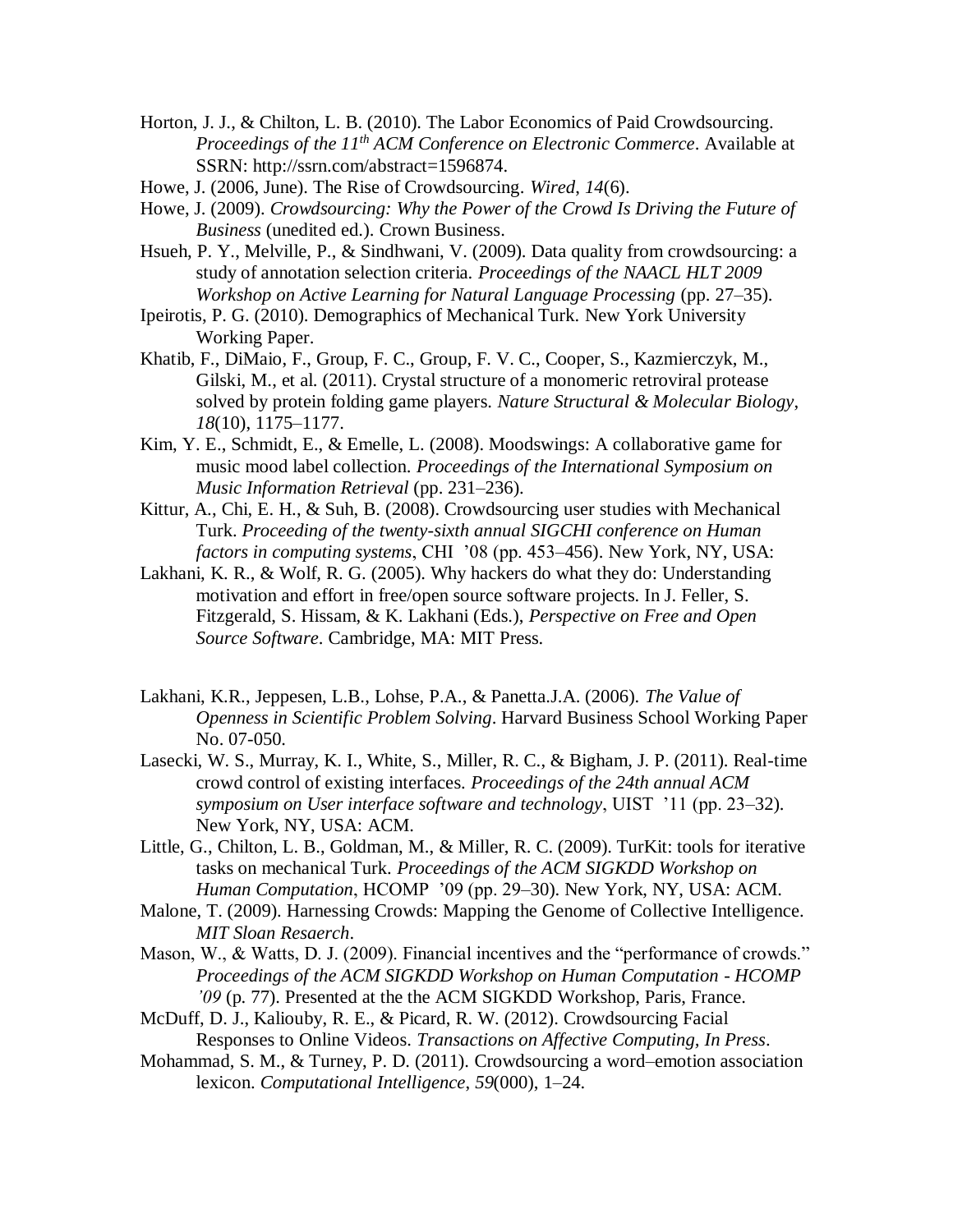- Morency, L. P., Mihalcea, R., & Doshi, P. (2011). Towards multimodal sentiment analysis: harvesting opinions from the web. *Proceedings of the 13th international conference on multimodal interfaces* (pp. 169–176).
- Morris, R. R., & Picard, R. (2012). Crowdsourcing Collective Emotional Intelligence. *Proceedings of Collective Intelligence*, Cambridge, MA.
- Morton, B. G., Speck, J. A., Schmidt, E. M., & Kim, Y. E. (2010). Improving music emotion labeling using human computation. *Proceedings of the ACM SIGKDD Workshop on Human Computation* (pp. 45–48).
- Pearl, L., & Steyvers, M. (2010). Identifying emotions, intentions, and attitudes in text using a game with a purpose. *Proceedings of the NAACL HLT 2010 Workshop on Computational Approaches to Analysis and Generation of Emotion in Text* (pp. 71–79).
- Riek, L. D., O'Connor, M. F., & Robinson, P. (2011). Guess What? A Game for Affective Annotation of Video Using Crowd Sourcing. In S. D'Mello, A. Graesser, B. Schuller, & J.-C. Martin (Eds.), *Affective Computing and Intelligent Interaction* (Vol. 6974, pp. 277–285). Berlin, Heidelberg: Springer Berlin Heidelberg. Retrieved from http://www.springerlink.com/content/a40471253r44t616/
- Rogstadius, J., Kostakos, V., Aniket Kittur, Smus, B., Laredo, J., & Vukovic, M. (2011). An Assessment of Intrinsic and Extrinsic Motivation in Crowdsourcing Markets. *ICWSM11*. Presented at the Association for the Advancement of Artificial Intelligence (AAAI), Barcelona, Spain.
- Soleymani, M., & Larson, M. (2010). Crowdsourcing for affective annotation of video: Development of a viewer-reported boredom corpus. *Proceedings of the ACM SIGIR 2010 workshop on crowdsourcing for search evaluation (CSE 2010)* (pp. 4–8).
- Speck, J. A., Schmidt, E. M., Morton, B. G., & Kim, Y. E. (2011). A Comparative Study of Collaborative vs. Traditional Musical Mood Annotation.
- Spiro, I. (2012). Motion chain: a webcam game for crowdsourcing gesture collection. *Proceedings of the 2012 ACM annual conference extended abstracts on Human Factors in Computing Systems Extended Abstracts* (pp. 1345–1350). Retrieved from http://dl.acm.org/citation.cfm?id=2212452
- Spiro, I., Taylor, G., Williams, G., & Bregler, C. (2010). Hands by hand: crowd-sourced motion tracking for gesture annotation. *Computer Vision and Pattern Recognition Workshops (CVPRW), 2010 IEEE Computer Society Conference on* (pp. 17–24). Retrieved from http://ieeexplore.ieee.org/xpls/abs\_all.jsp?arnumber=5543191
- Surowiecki, J. (2005). *The Wisdom of Crowds*. Anchor.

Tarasov, A., Cullen, C., Delany, S. (2010). Using Crowdsourcing for labeling emotional speech assets. *W3c workshop on Emotion ML*, Paris, France.

Taylor, G. W., Spiro, I., Bregler, C., & Fergus, R. (2011). Learning invariance through imitation. *Computer Vision and Pattern Recognition (CVPR), 2011 IEEE Conference on* (pp. 2729–2736).

Turnbull, D., Liu, R., Barrington, L., & Lanckriet, G. (2007). A game-based approach for collecting semantic annotations of music. *8th International Conference on Music Information Retrieval (ISMIR)*.